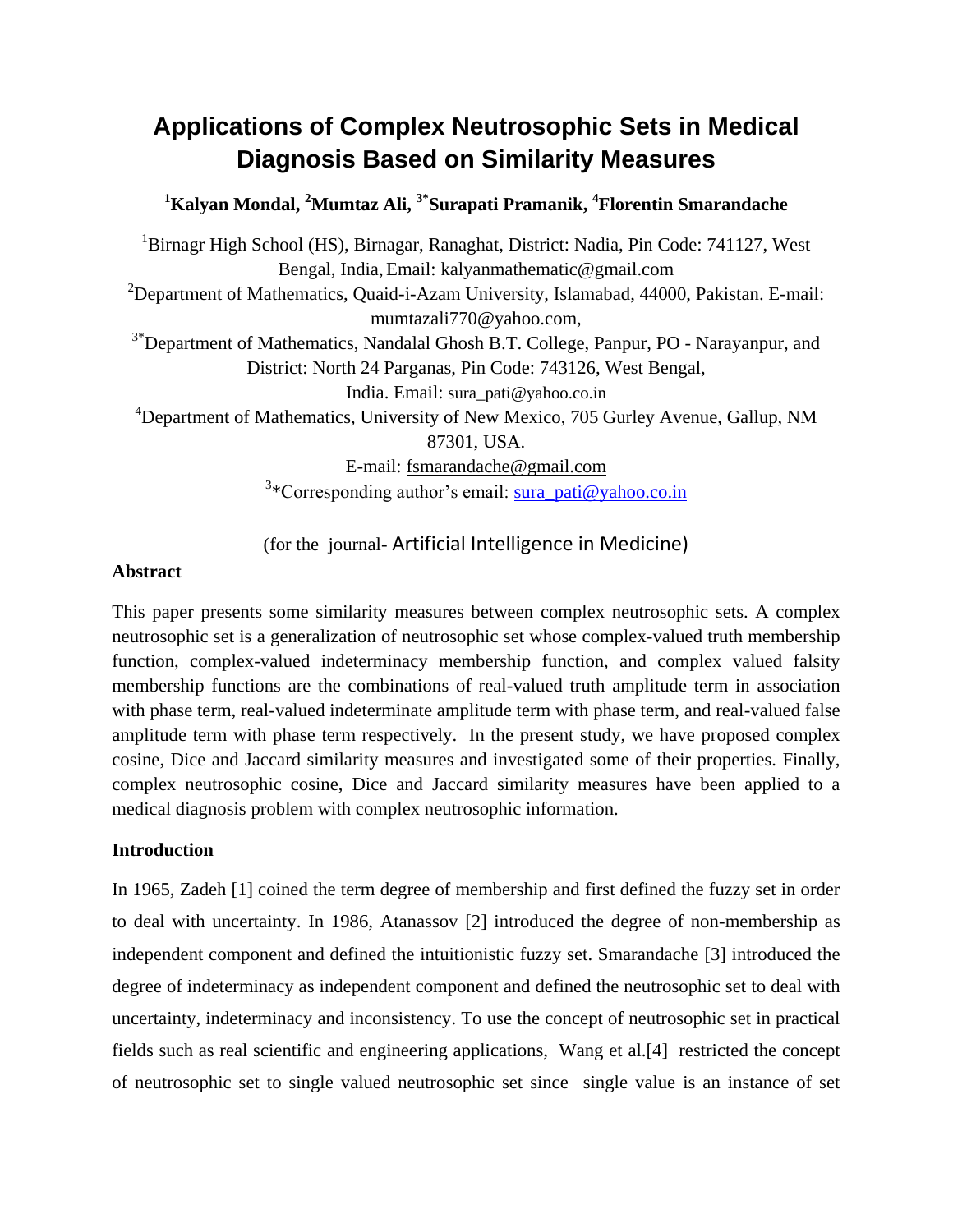value. Similarity measures play an important role in the analysis and research of medical diagnosis [5] , pattern recognition [6], decision making [7], and clustering analysis [8] in uncertain, indeterminate and inconsistent environment.

Various similarity measures of SVNSs have been proposed and mainly applied them to decision making problem.

Majumdar and Samanta [9] introduced the similarity measures of SVNSs based on distances, a matching function, membership grades, and then proposed an entropy measure for a SVNS. Ye [10] proposed three vector similarity measures for simplified neutrosophic sets. Ye [11] also proposed improved cosine similarity measure for single valued neutrosophic sets based on cosine function. The same author [12] proposed the similarity measures of SVNSs for multiple attribute group decision making method with completely unknown weights. Ye and Zhang [13] further proposed the similarity measures of SVNSs for decision making problems. Biswas et al. [14] studied cosine similarity measure based multi-attribute decision-making with trapezoidal fuzzy neutrosophic numbers. Pramanik and Mondal [15] proposed rough cosine similarity measure in rough neutrosophic environment. Mondal and Pramanik [16] proposed neutrosophic refined similarity measure based on tangent function and its application to multi attribute decision making. Mondal and Pramanik [17] proposed refined cotangent similarity measure in single valued neutrosophic environment. The same authors [18] further proposed cotangent similarity measure under rough neutrosophic environments. The same authors [19] further proposed some rough neutrosophic similarity measures and their application to multi attribute decision making. Recently Ali and Smarandache [20] proposed the concept of complex neutrosophic set. It seems to be very powerful.

In this paper an attempt has been made to establish some similarity measures namely, cosine, Dice and Jaccard similarity measures in complex neutrosophic environment and their applications in medical diagnosis.

Rest of the paper is structured as follows: Section 2 presents neutrosophic and complex neutrosophic preliminaries. Section 3 is devoted to introduce complex Cosine, Dice and Jaccard similarity measure for complex neutrosophic sets and studied some of its properties. Section 4 presents decision making based on complex Dice and Jaccard similarity measure. Section 5 presents the application of complex Cosine, Dice and Jaccard similarity measures in medical diagnosis. Section 6 presents the concluding remarks and future scope of research.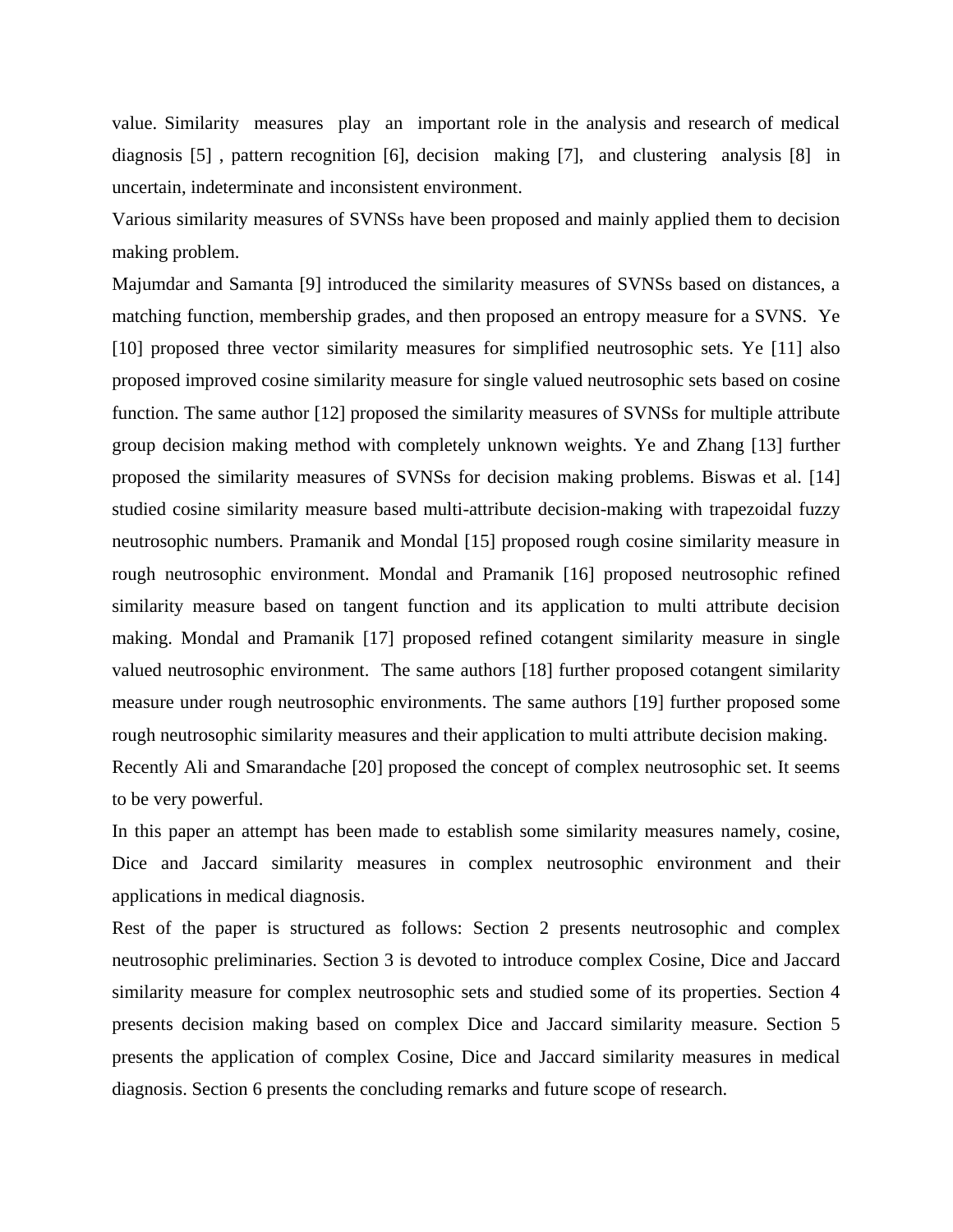#### **Mathematical Preliminaries**

#### **Neutrosophic Set** [3]

 The concept of neutrosophic set [3] is derived from the new branch of philosophy, namely, neutrosophy [3]. Neutrosophy succeeds in creating different fields of studies because of its capability to deal with the origin, nature, and scope of neutralities, as well as their interactions with different ideational spectra.

#### **Definition 1**

Let G be a space of points (objects) with generic element in E denoted by y. Then a neutrosophic set N in G is characterized by a truth membership function  $T_N$ , an indeterminacy membership function  $I_N$  and a falsity membership function  $F_N$ . The functions  $T_N$  and  $F_N$  are real standard or non-standard subsets of  $]$ <sup>-0</sup>, 1<sup>+</sup> [that is T<sub>N</sub>: G  $\rightarrow$  ]<sup>-0</sup>, 1<sup>+</sup> [; I<sub>N</sub>: G  $\rightarrow$  ]<sup>-0</sup>, 1<sup>+</sup> [; F<sub>N</sub>: G  $\rightarrow$  ]<sup>-0</sup>, 1<sup>+</sup> [ The sum of  $T_N(y)$ ,  $I_N(y)$ ,  $F_N(y)$  is given by  $0 \leq \sup T_N(y) + \sup I_N(y) + \sup F_N(y) \leq 3^+$ 

#### **Definition 2 (complement)**[3]

The complement of a neutrosophic set A is denoted by  $N^c$  and is defined as follows:  $T_{N^c}(y)$ =  $\langle 1^+ \rangle - T_N(y); \ I_Nc(y) = \langle 1^+ \rangle - I_N(y)$ 

 $F_N c(y) = \{1^+\} - F_N(y)$ 

#### **Definition 3 (Containment)** [3]

A neutrosophic set N is contained in the other neutrosophic set M,  $N \subseteq M$  if and only if the following result holds.

- inf  $T_N(y) \le \inf T_M(y)$ , sup  $T_N(y) \le \sup T_M(y)$ inf  $I_N(y) \ge \inf I_M(y)$ , sup  $I_N(y) \ge \sup I_M(y)$
- inf  $F_N(y) \ge \inf F_M(y)$ , sup  $F_N(y) \ge \sup F_M(y)$

for all y in G.

#### **Definition 4** [3]:

Single-valued neutrosophic set. Let G be a universal space of points (objects) with a generic element of G denoted by y.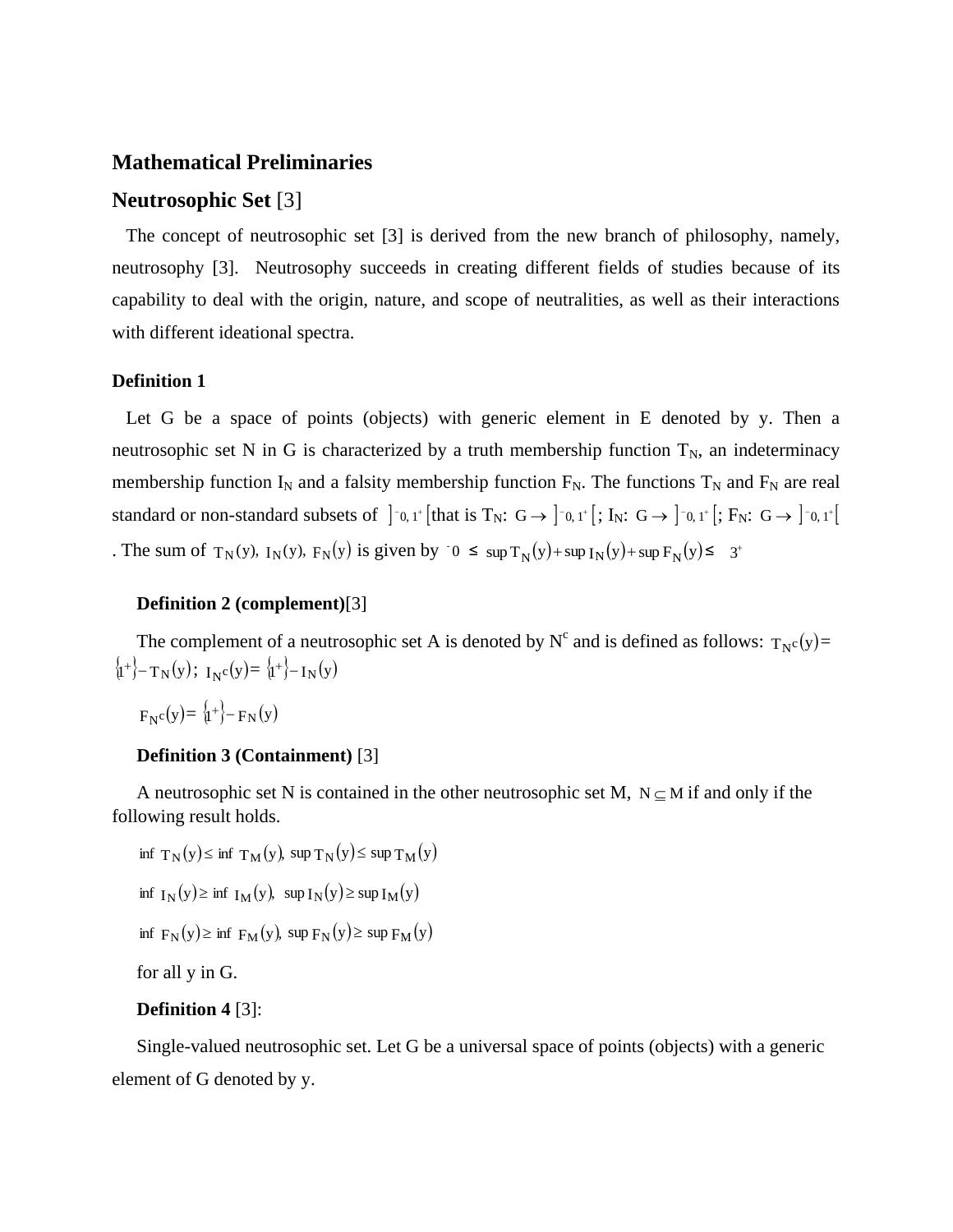A single valued neutrosophic set [3] S is characterized by a truth membership function  $T_N(y)$ , a falsity membership function  $F_N(y)$  and indeterminacy function  $I_N(y)$  with  $T_N(y)$ ,  $F_N(y)$ ,  $I_N(y) \in$  $[0,1]$  for all y in G.

When G is continuous, a SNVS S can be written as follows:

$$
S = \int_{y} \langle T_{S}(y), F_{S}(y), I_{S}(y) \rangle / y, \forall y \in G
$$

and when G is discrete, a SVNS S can be written as follows:

 $\text{S} = \sum \langle \text{T}_\text{S}(\text{y}),\text{F}_\text{S}(\text{y}),\text{I}_\text{S}(\text{y}) \rangle \big/ \text{y}, \forall \text{y} \in \text{G}$ 

It should be observed that for a SVNS S,

 $0 \leq$  sup T<sub>S</sub>(y) + sup F<sub>S</sub>(y) + sup I<sub>S</sub>(y) ≤ 3, ∀ y ∈ G

### **Definition 5**: [3]

The complement of a single valued neutrosophic set S is denoted by  $S<sup>c</sup>$  and is defined as follows:

$$
T_S^c(y) = F_S(y); \ I_S^c(y) = 1 - I_S(y); \ F_S^c(y) = T_S(y)
$$

### **Definition 6:** [3]

A SVNS S<sub>N</sub> is contained in the other SVNS S<sub>*M*</sub>, denoted as  $S_{N} \subseteq S_M$  iff  $T_{S_N}(y) \le T_{S_M}(y)$ ;  $I_{S_N}(y) \ge I_{S_M}(y); F_{S_N}(y) \ge F_{S_M}(y), \forall y \in G.$ 

### **Definition 7:** [3]

Two single valued neutrosophic sets  $S_N$  and  $S_M$  are equal, i.e.  $S_N = S_M$ , iff,  $S_N \subseteq S_M$  and  $S_N \supseteq S_M$ 

#### **Definition 8: (Union)** [3]

The union of two SVNSs  $S_N$  and  $S_M$  is a SVNS  $S_L$ , written as  $S_L = S_N \cup S_M$ .

Its truth membership, indeterminacy-membership and falsity membership functions are related to  $S_N$  and  $S_M$  by the following equations

$$
T_{S_{L}}(y) = \max (T_{S_{N}}(y), T_{S_{M}}(y));
$$
  
\n
$$
I_{S_{L}}(y) = \max (I_{S_{N}}(y), I_{S_{M}}(y));
$$
  
\n
$$
F_{S_{L}}(y) = \min (F_{S_{N}}(y), F_{S_{M}}(y)) \text{ for all } y \text{ in } G
$$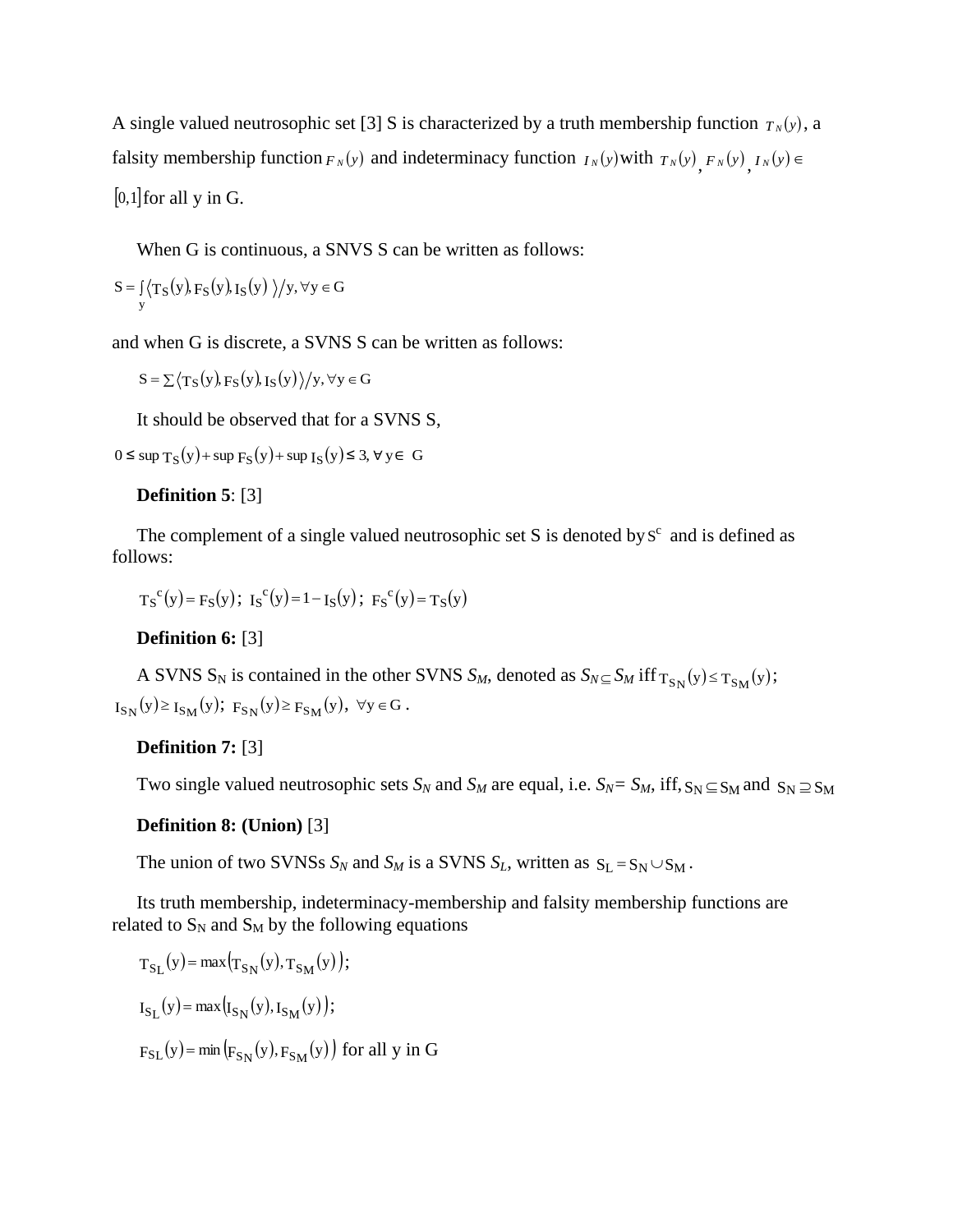#### **Definition 9: (Intersection)** [3]

The intersection of two SVNSs N and M is a SVNS L, written as  $L = N \cap M$ . Its truth membership, indeterminacy membership and falsity membership functions are related to N an M by the following equations:

 $T_{S_L}(y) = \min (T_{S_N}(y), T_M(y));$  $I_{\rm SL}(y) = \max(I_{S_{N}}(y), I_{S_{M}}(y));$ 

 $F_{SL} (y) = max (F_{S_N} (y), F_{SM} (y)), \forall y \in G$ 

#### **Distance between two neutrosophic sets.**

The general SVNS can be presented in the follow form as follows:

 $S = \{(y/(T_S(y), I_S(y), F_S(y))): y \in G\}$ 

Finite SVNSs can be represented as follows:

$$
S = \{ (y_1 / (T_S(y_1), I_S(y_1), F_S(y_1))), \dots, (y_m / (T_S(y_m), I_S(y_m), F_S(y_m))) \} \forall y \in G
$$
\n**Definition 10:** Let

$$
S_N = \langle \langle y_1 / (T_{S_N}(y_1)I_{S_N}(y_1)F_{S_N}(y_1)) \rangle, \dots, \langle y_n / (T_{S_N}(y_n)I_{S_N}(y_n)F_{S_N}(y_n)) \rangle \rangle
$$
(2)

$$
S_M = \langle \langle x_1/(T_{S_M}(y_1)I_{S_M}(y_1)F_{S_M}(y_1)) \rangle, \dots, \langle x_n/(T_{S_M}(y_n)I_{S_M}(y_n)F_{S_M}(y_n)) \rangle \rangle
$$
(3)

be two single-valued neutrosophic sets, then the Hamming distance between two SNVS N and M is defined as follows:

$$
d_{S}(S_{N}, S_{M}) = \sum_{i=1}^{n} \langle T_{S_{N}}(y) - T_{S_{M}}(y) | + | I_{S_{N}}(y) - I_{S_{M}}(y) | + | F_{S_{N}}(y) - F_{S_{M}}(y) | \rangle \tag{4}
$$

and normalized Hamming distance between two SNVS N and M is defined as follows:

$$
N_{\rm dS}(S_{\rm N}, S_{\rm M}) = \frac{1}{3n} \sum_{i=1}^{n} \left\langle \left| T_{S_{\rm N}}(y) - T_{S_{\rm M}}(y) \right| + \left| I_{S_{\rm N}}(y) - I_{S_{\rm M}}(y) \right| + \left| F_{S_{\rm N}}(y) - F_{S_{\rm M}}(y) \right| \right\rangle \tag{5}
$$

with the following properties

- 1.  $0 \le d_S(S_N, S_M) \le 3n$
- 2.  $0 \le N_{d_S}(S_N, S_M) \le 1$

### **Complex Neutrosophic Set** [20]

A complex neutrosophic set S, defined on a universe of discourse X, which is characterized by a truth membership function  $T_S(x)$ , an indeterminacy membership function  $I_S(x)$ , and a falsity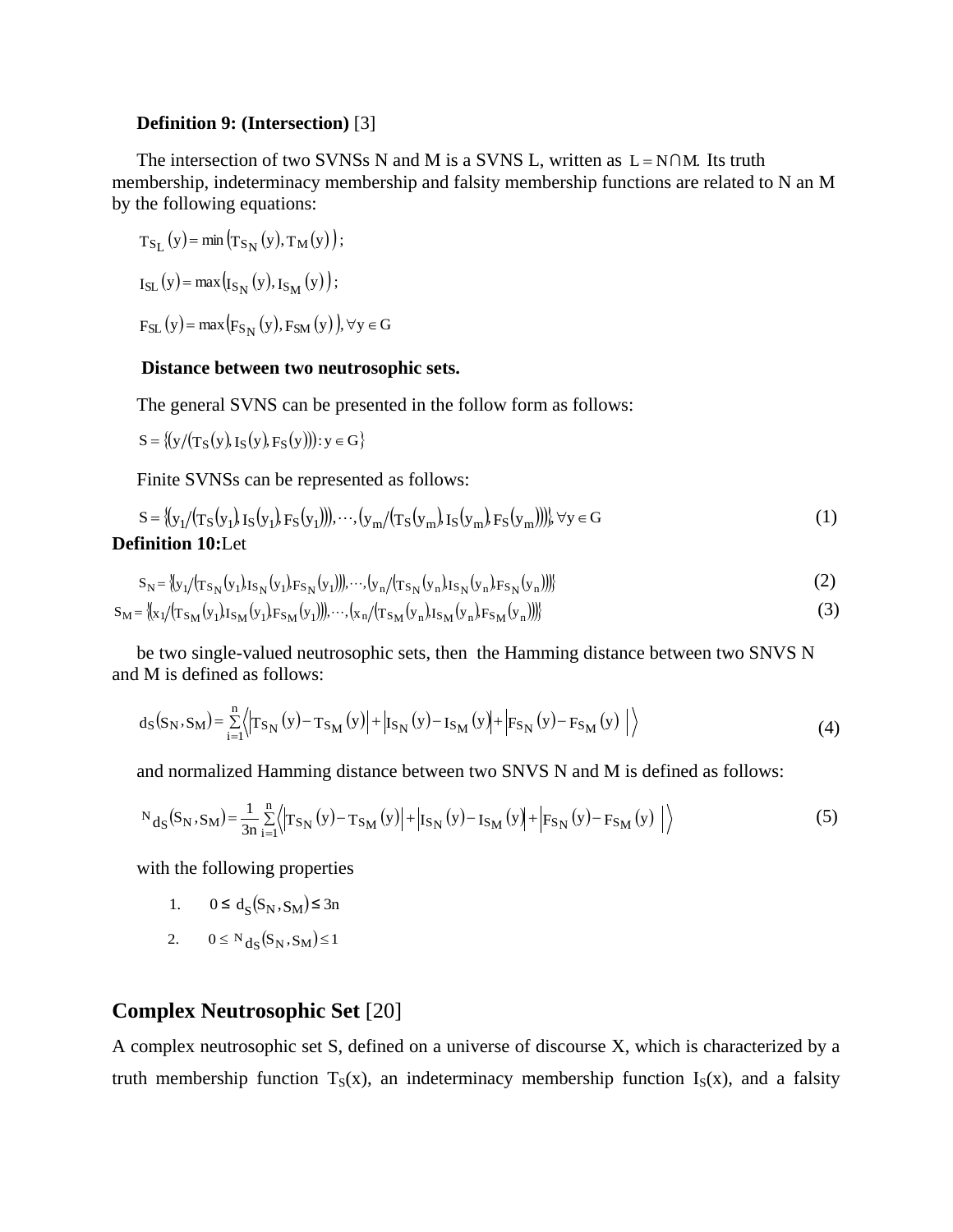membership function  $F_S(x)$  that assigns a complex-valued grade of  $T_S(x)$ ,  $I_S(x)$ ,  $F_S(x)$  in S for all x belongs to X. The values  $T_S(x)$ ,  $I_S(x)$ ,  $F_S(x)$  and their sum may all within the unit circle in the complex plane. So it is of the following form,

 $T_S(x) = p_S(x)e^{i\mu_S(x)}, I_S(x) = q_S(x)e^{i\vartheta_S(x)}, F_S(x) = r_S(x)e^{i\omega_S(x)}$ 

Where,  $p_S(x)$ ,  $q_S(x)$ ,  $r_S(x)$  and  $\mu_S(x)$ ,  $\vartheta_S(x)$ ,  $\vartheta_S(x)$  are respectively real valued and  $p_S(x)$ ,  $q_S(x)$ ,

 $r_S(x) \in [0,1]$  such that  $0 \le p_S(x) + q_S(x) + r_S(x) \le 3$ 

**Definition 11:** A complex neutrosophic set  $CN_1$  is contained in the other complex neutrosophic set  $CN_2$  denoted as  $CN_1 \subseteq CN_2$  iff  $p_{CN_1}(x) \leq p_{CN_2}(x)$ ,  $q_{CN_1}(x) \leq q_{CN_2}(x)$ ,  $r_{CN_1}(x) \leq r_{CN_2}(x)$ , and  $\mu_{CN_1}(x) \leq \mu_{CN_2}(x), \ \vartheta_{CN_1}(x) \leq \vartheta_{CN_2}(x), \ \omega_{CN_1}(x) \leq \omega_{CN_2}(x).$ 

**Definition12:**Two complex neutrosophic set  $CN_1$  and  $CN_2$  are equal i.e.  $CN_1=CN_2$  iff  $p_{CN_1}(x) = p_{CN_2}(x), q_{CN_1}(x) = q_{CN_2}(x), r_{CN_1}(x) = r_{CN_2}(x),$   $\mu_{CN_1}(x) = \mu_{CN_2}(x), \vartheta_{CN_1}(x) = \vartheta_{CN_2}(x),$  and  $\omega_{CN_1}(x) = \omega_{CN_2}(x)$ .

#### **Section III**

#### **Complex neutrosophic cosine similarity measure**

The complex cosine similarity measure is calculated as the inner product of two vectors divided by the product of their lengths. It is the cosine of the angle between the vector representations of two complex neutrosophic sets. Existing cosine similarity measures does not deal with complex neutrosophic sets till now. Therefore, a new cosine similarity measure between complex neutrosophic sets is proposed in 3-D vector space.

**Definition3.1**: Assume that there are two complex neutrosophic sets namely,

$$
CN_1 = \left\langle p_{S_1}(x)e^{i\mu_{S_1}(x)}, q_{S_1}(x)e^{i\vartheta_{S_1}(x)}, r_{S_1}(x)e^{i\omega_{S_1}(x)} \right\rangle
$$
 and  
\n
$$
CN_2 = \left\langle p_{S_2}(x)e^{i\mu_{S_2}(x)}, q_{S_2}(x)e^{i\vartheta_{S_2}(x)}, r_{S_2}(x)e^{i\omega_{S_2}(x)} \right\rangle
$$
 in S for all x belongs to X. A complex cosine  
\nsimilarity measure between complex neutrosophic sets  $CN_1$  and  $CN_2$  is proposed as follows:

$$
C_{CNS} = \frac{1}{n} \sum_{i=1}^{n} \frac{\sqrt{a_1 b_1 a_2 b_2} + \sqrt{c_1 d_1 c_2 d_2 + \sqrt{e_1 f_1 e_2 f_2}}}{\sqrt{a_1 b_1 + c_1 d_1 + e_1 f_1} \sqrt{a_2 b_2 + c_2 d_2 + e_2 f_2}}
$$
  
\n
$$
a_1 = \text{Re} \left[ p_{S_1}(x) e^{i\mu_{S_1}(x)} \right], b_1 = \text{Im} \left[ p_{S_1}(x) e^{i\mu_{S_1}(x)} \right], a_2 = \text{Re} \left[ p_{S_2}(x) e^{i\mu_{S_2}(x)} \right], b_2 = \text{Im} \left[ p_{S_2}(x) e^{i\mu_{S_2}(x)} \right],
$$
  
\n
$$
c_1 = \text{Re} \left[ q_{S_1}(x) e^{i\theta_{S_1}(x)} \right], d_1 = \text{Im} \left[ q_{S_1}(x) e^{i\theta_{S_1}(x)} \right], c_2 = \text{Re} \left[ q_{S_2}(x) e^{i\theta_{S_2}(x)} \right], d_2 = \text{Im} \left[ q_{S_2}(x) e^{i\theta_{S_2}(x)} \right],
$$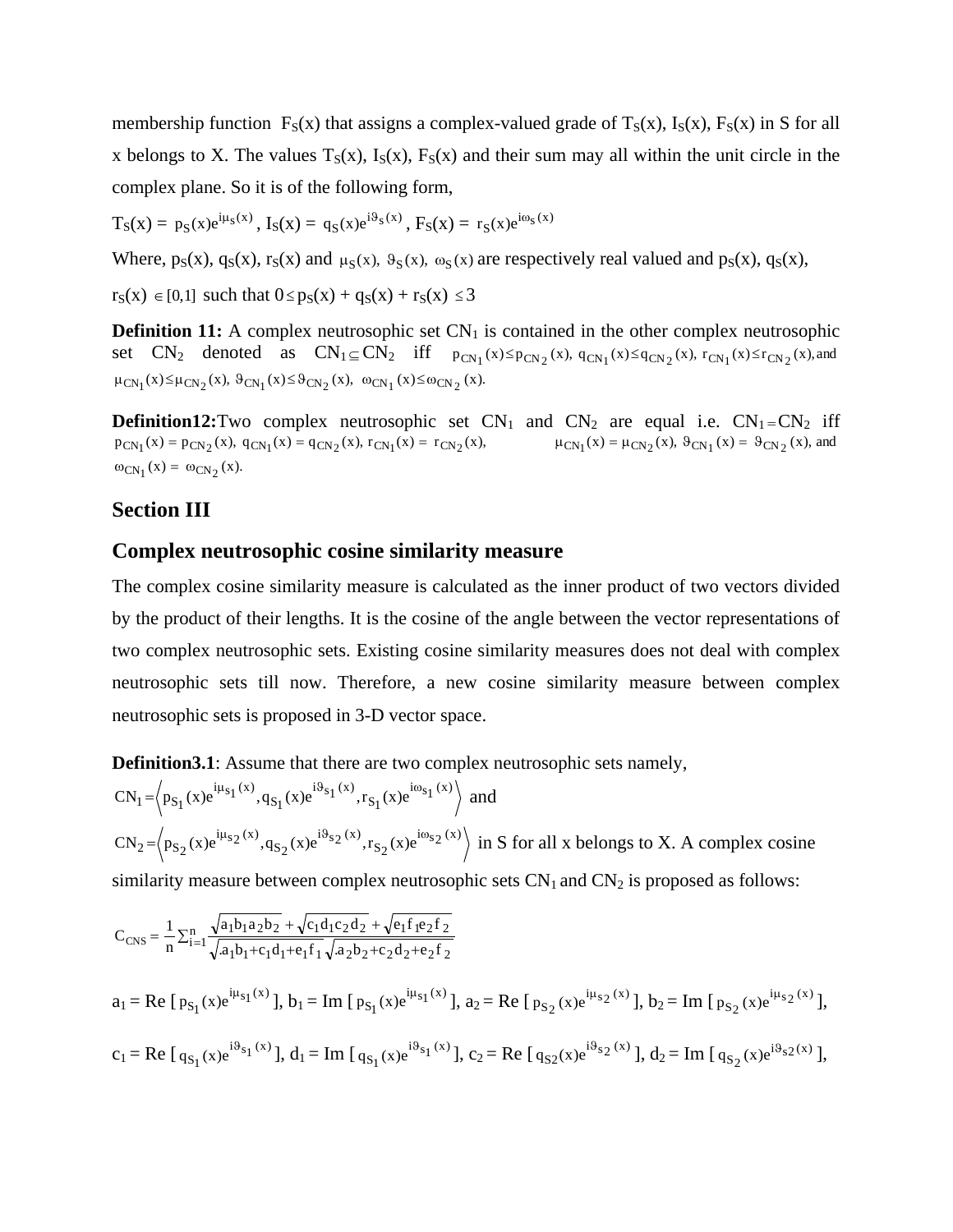$$
e_1 = Re [r_{S_1}(x)e^{i\omega_{S_1}(x)}], f_1 = Im [r_{S_1}(x)e^{i\omega_{S_1}(x)}], e_2 = Re [r_{S_2}(x)e^{i\omega_{S_2}(x)}], f_2 = Im [r_{S_2}(x)e^{i\omega_{S_2}(x)}]
$$

Let  $CN_1$  and  $CN_2$  be complex neutrosophic sets then,

- 1.  $0 \leq C_{CNS} (CN_1, CN_2) \leq 1$
- 2.  $C_{CNS} (CN_1, CN_2) = C_{CNS} (CN_2, CN_1)$
- 3.  $C_{CNS}(CN_1, CN_2) = 1$ , iff  $CN_1 = CN_2$

4. If CN is a CNS in S and  $CN_1 \subset CN_2 \subset CN$  then,  $C_{CNS}(CN_1, CN) \leq C_{CNS}(CN_1, CN_2)$ , and  $C<sub>CNS</sub>(CN<sub>1</sub>, CN) \leq C<sub>CNS</sub>(CN<sub>2</sub>, CN)$ 

#### **Proofs**:

- 1. It is obvious because all positive values of cosine function are within 0 and 1.
- 2. It is obvious that the proposition is true.

3. When  $CN_1 = CN_2$ , then obviously  $C_{CNS}(CN_1, CN_2) = 1$ . On the other hand if  $C_{CNS}(CN_1, CN_2)$  $= 1$  then,  $a_1 = a_2$ ,  $b_1 = b_2$ ,  $c_1 = c_2$ ,  $d_1 = d_2$ ,  $e_1 = e_2$ ,  $f_1 = f_2$ . This implies that  $CN_1 = CN_2$ .

4. Let, 
$$
CN = \left\langle p_S(x)e^{i\mu_S(x)}, q_S(x)e^{i\vartheta_S(x)}, r_S(x)e^{i\omega_S(x)} \right\rangle
$$
 and also assume that  $l_1 = Re \left[ p_s(x)e^{i\mu_S(x)} \right], l_2 =$ 

Im  $[p_s(x)e^{i\mu_s(x)}]$ ,  $m_1 = Re [q_s(x)e^{i\vartheta_s(x)}]$ ,  $m_2 = Im [q_s(x)e^{i\vartheta_s(x)}]$ ,  $n_1 = Re [r_s(x)e^{i\omega_s(x)}]$ ,  $n_2 = Im [q_s(x)e^{i\vartheta_s(x)}]$  $r_S(x)e^{i\omega_s(x)}$ ]

If  $CN_1 \subset CN_2 \subset CN$  then we can write  $a_1b_1 \le a_2b_2 \le 1_1b_2$ ,  $c_1d_1 \ge c_2d_2 \ge m_1m_2$ ,  $e_1f_1 \ge e_2f_2 \ge n_1n_2$ . The cosine function is decreasing function within the interval  $[0, \pi/2]$ . Hence we can write

 $C_{CNS}(CN_1, CN) \leq C_{CNS}(CN, CN_2)$ , and  $C_{CNS}(CN_1, CN) \leq C_{CNS}(CN_2, CN)$ .

**Weighted Complex neutrosophic Cosine similarity measure Definition3.2**:

$$
C_{\text{WCNS}} = \sum_{i=1}^{n} w_i \frac{\sqrt{a_1 b_1 a_2 b_2} + \sqrt{c_1 d_1 c_2 d_2} + \sqrt{e_1 f_1 e_2 f_2}}{\sqrt{a_1 b_1 + c_1 d_1 + e_1 f_1} \sqrt{a_2 b_2 + c_2 d_2 + e_2 f_2}}
$$

Where,  $\sum_{i=1}^{n} w_i = 1$ 

#### **Complex neutrosophic Dice similarity measure**

**Definition3.3**: Assume that there are two complex neutrosophic sets namely,

$$
CN_{1} = \left\langle p_{S_{1}}(x)e^{i\mu_{S_{1}}(x)}, q_{S_{1}}(x)e^{i\vartheta_{S_{1}}(x)}, r_{S_{1}}(x)e^{i\omega_{S_{1}}(x)} \right\rangle \text{ and}
$$
  
\n
$$
CN_{2} = \left\langle p_{S_{2}}(x)e^{i\mu_{S_{2}}(x)}, q_{S_{2}}(x)e^{i\vartheta_{S_{2}}(x)}, r_{S_{2}}(x)e^{i\omega_{S_{2}}(x)} \right\rangle \text{ in } S \text{ for all } x \text{ belongs to } X. \text{ A complex Dice}
$$

similarity measure between complex neutrosophic sets  $CN_1$  and  $CN_2$  is proposed as follows:

$$
D_{\text{CNS}} = \sum_{i=1}^{n} \frac{2 \left(\sqrt{a_1 b_1 a_2 b_2} + \sqrt{c_1 d_1 c_2 d_2} + \sqrt{e_1 f_1 e_2 f_2}\right)}{(a_1 b_1 + c_1 d_1 + e_1 f_1) + (a_2 b_2 + c_2 d_2 + e_2 f_2)}
$$
  
\n
$$
a_1 = \text{Re} \left[ p_{S_1}(x) e^{i\mu_{S_1}(x)} \right], b_1 = \text{Im} \left[ p_{S_1}(x) e^{i\mu_{S_1}(x)} \right], a_2 = \text{Re} \left[ p_{S_2}(x) e^{i\mu_{S_2}(x)} \right], b_2 = \text{Im} \left[ p_{S_2}(x) e^{i\mu_{S_2}(x)} \right]
$$

$$
c_1=Re\;[\;q_{S_1}(x)e^{i\vartheta_{S_1}(x)}\;],\;d_1=Im\;[\;q_{S_1}(x)e^{i\vartheta_{S_1}(x)}\;],\;c_2=Re\;[\;q_{S2}(x)e^{i\vartheta_{S_2}(x)}\;],\;d_2=Im\;[\;q_{S_2}(x)e^{i\vartheta_{S_2}(x)}\;],
$$

 $p_{S_2}(x)e^{i\mu_{S_2}(x)}$ ],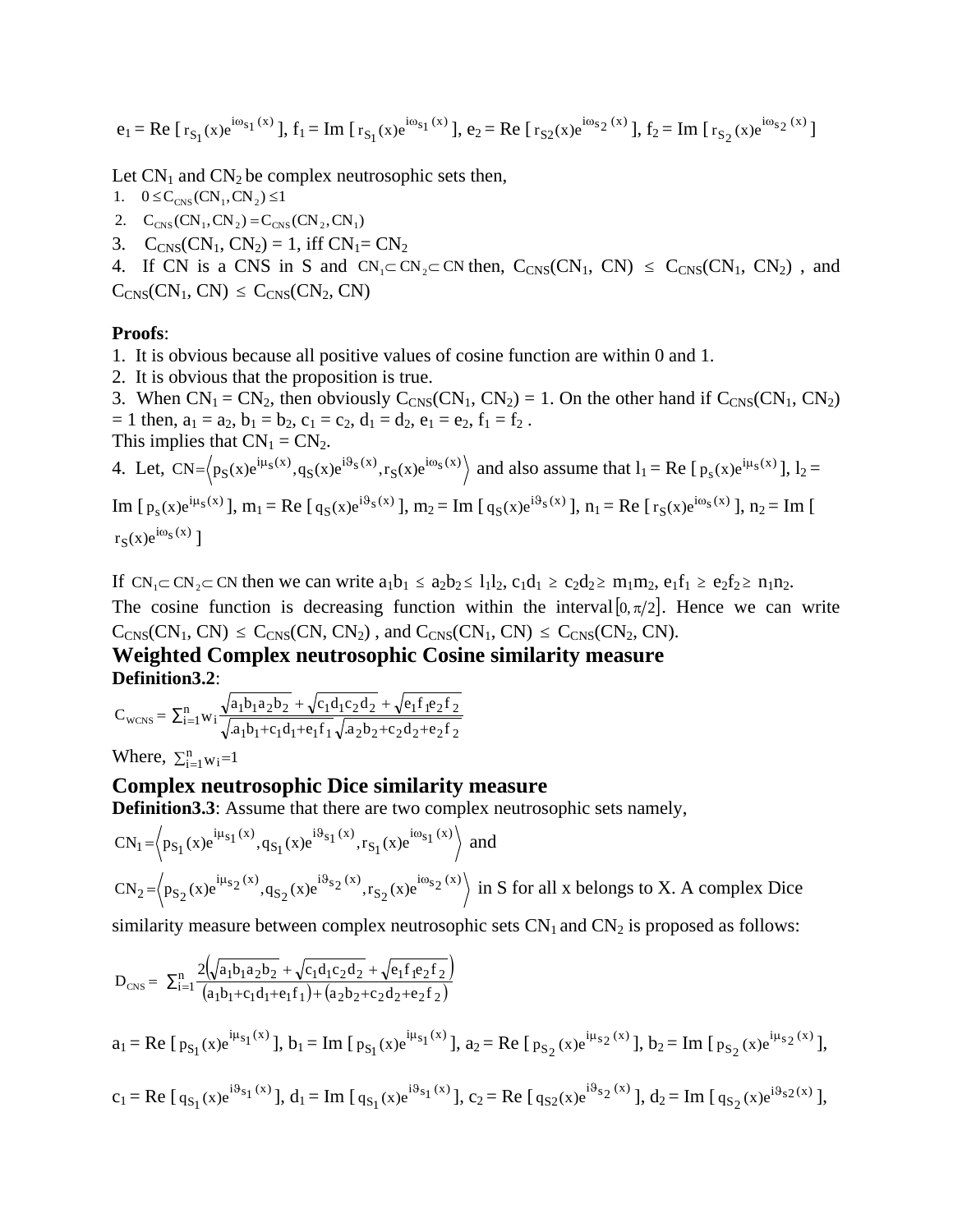$$
e_1 = Re [r_{S_1}(x)e^{i\omega_{S_1}(x)}], f_1 = Im [r_{S_1}(x)e^{i\omega_{S_1}(x)}], e_2 = Re [r_{S_2}(x)e^{i\omega_{S_2}(x)}], f_2 = Im [r_{S_2}(x)e^{i\omega_{S_2}(x)}]
$$

Let  $CN_1$  and  $CN_2$  be complex neutrosophic sets then,

- 1.  $0 \le D_{CNS} (CN_1, CN_2) \le 1$
- 2.  $D_{CNS} (CN_1, CN_2) = D_{CNS} (CN_2, CN_1)$
- 3.  $D_{CNS}(CN_1, CN_2) = 1$ , iff  $CN_1 = CN_2$

4. If CN is a CNS in S and  $CN_1 \subset CN_2 \subset CN$  then,  $D_{CNS}(CN_1, CN) \leq D_{CNS}(CN_1, CN_2)$ , and  $D_{CNS}(CN_1, CN) \leq D_{CNS}(CN_2, CN).$ 

#### **Proofs**:

- 1. It is obvious because all positive values of cosine function are within 0 and 1.
- 2. It is obvious that the proposition is true.

3. When  $CN_1 = CN_2$ , then obviously  $D_{CNS}(CN_1, CN_2) = 1$ . On the other hand if  $D_{CNS}(CN_1, CN_2)$  $= 1$  then,  $a_1 = a_2$ ,  $b_1 = b_2$ ,  $c_1 = c_2$ ,  $d_1 = d_2$ ,  $e_1 = e_2$ ,  $f_1 = f_2$ . This implies that  $CN_1 = CN_2$ .

4. Let,  $CN = \langle p_S(x)e^{i\mu_S(x)}, q_S(x)e^{i\vartheta_S(x)}, r_S(x)e^{i\vartheta_S(x)} \rangle$  and also assume that  $l_1 = Re [p_S(x)e^{i\mu_S(x)}], l_2 =$ 

Im  $[p_s(x)e^{i\mu_s(x)}]$ ,  $m_1 = \text{Re} [q_s(x)e^{i\vartheta_s(x)}]$ ,  $m_2 = \text{Im} [q_s(x)e^{i\vartheta_s(x)}]$ ,  $n_1 = \text{Re} [r_s(x)e^{i\omega_s(x)}]$ ,  $f_1 = \text{Im} [q_s(x)e^{i\vartheta_s(x)}]$  $r_S(x)e^{i\omega_s(x)}$ ].

If  $CN_1 \subset CN_2 \subset CN$  then we can write  $a_1b_1 \le a_2b_2 \le 1_1b_2$ ,  $c_1d_1 \ge c_2d_2 \ge m_1m_2$ ,  $e_1f_1 \ge e_2f_2 \ge n_1n_2$ . Hence we can write  $C_{CNS}(CN_1, CN) \le D_{CNS}(CN, CN_2)$ , and  $D_{CNS}(CN_1, CN) \le D_{CNS}(CN_2, CN)$ . **Weighted Complex neutrosophic Dice similarity measure Definition3.4**:

$$
D_{\text{WCNS}} = \sum_{i=1}^{n} w_i \frac{2(\sqrt{a_1b_1a_2b_2} + \sqrt{c_1d_1c_2d_2} + \sqrt{e_1f_1e_2f_2})}{(a_1b_1 + c_1d_1 + e_1f_1) + (a_2b_2 + c_2d_2 + e_2f_2)}
$$

Where,  $\sum_{i=1}^{n} w_i = 1$ 

### **Complex neutrosophic Jaccard similarity measure**

**Definition3.5**: Assume that there are two complex neutrosophic sets namely,

$$
CN_1 = \left\langle p_{S_1}(x)e^{i\mu_{S_1}(x)}, q_{S_1}(x)e^{i\vartheta_{S_1}(x)}, r_{S_1}(x)e^{i\omega_{S_1}(x)} \right\rangle \text{ and}
$$
  
\n
$$
CN_2 = \left\langle p_{S_2}(x)e^{i\mu_{S_2}(x)}, q_{S_2}(x)e^{i\vartheta_{S_2}(x)}, r_{S_2}(x)e^{i\omega_{S_2}(x)} \right\rangle \text{ in } S \text{ for all } x \text{ belongs to } X. \text{ A complex cosine}
$$

similarity measure between complex neutrosophic sets  $CN_1$  and  $CN_2$  is proposed as follows:

$$
J_{\text{CNS}} = \frac{1}{n} \sum_{i=1}^{n} \frac{\sqrt{a_1 b_1 a_2 b_2} + \sqrt{c_1 d_1 c_2 d_2} + \sqrt{e_1 f_1 e_2 f_2}}{\left\langle (a_1 b_1 + c_1 d_1 + e_1 f_1) + (a_2 b_2 + c_2 d_2 + e_2 f_2) - (\sqrt{a_1 b_1 a_2 b_2} + \sqrt{c_1 d_1 c_2 d_2} + \sqrt{e_1 f_1 e_2 f_2}) \right\rangle}
$$

 $a_1 = \text{Re} [\, p_{S_1}(x) e^{i\mu_{S_1}(x)}]$  $p_{S_1}(x)e^{i\mu_{S_1}(x)}$ ],  $b_1 = Im [p_{S_1}(x)e^{i\mu_{S_1}(x)}]$  $p_{S_1}(x)e^{i\mu_{S_1}(x)}$ ],  $a_2 = \text{Re} [p_{S_2}(x)e^{i\mu_{S_2}(x)}]$  $p_{S_2}(x)e^{i\mu_{S_2}(x)}$ ],  $b_2 = Im [p_{S_2}(x)e^{i\mu_{S_2}(x)}]$  $p_{S_2}(x)e^{i\mu_{S_2}(x)}$ ],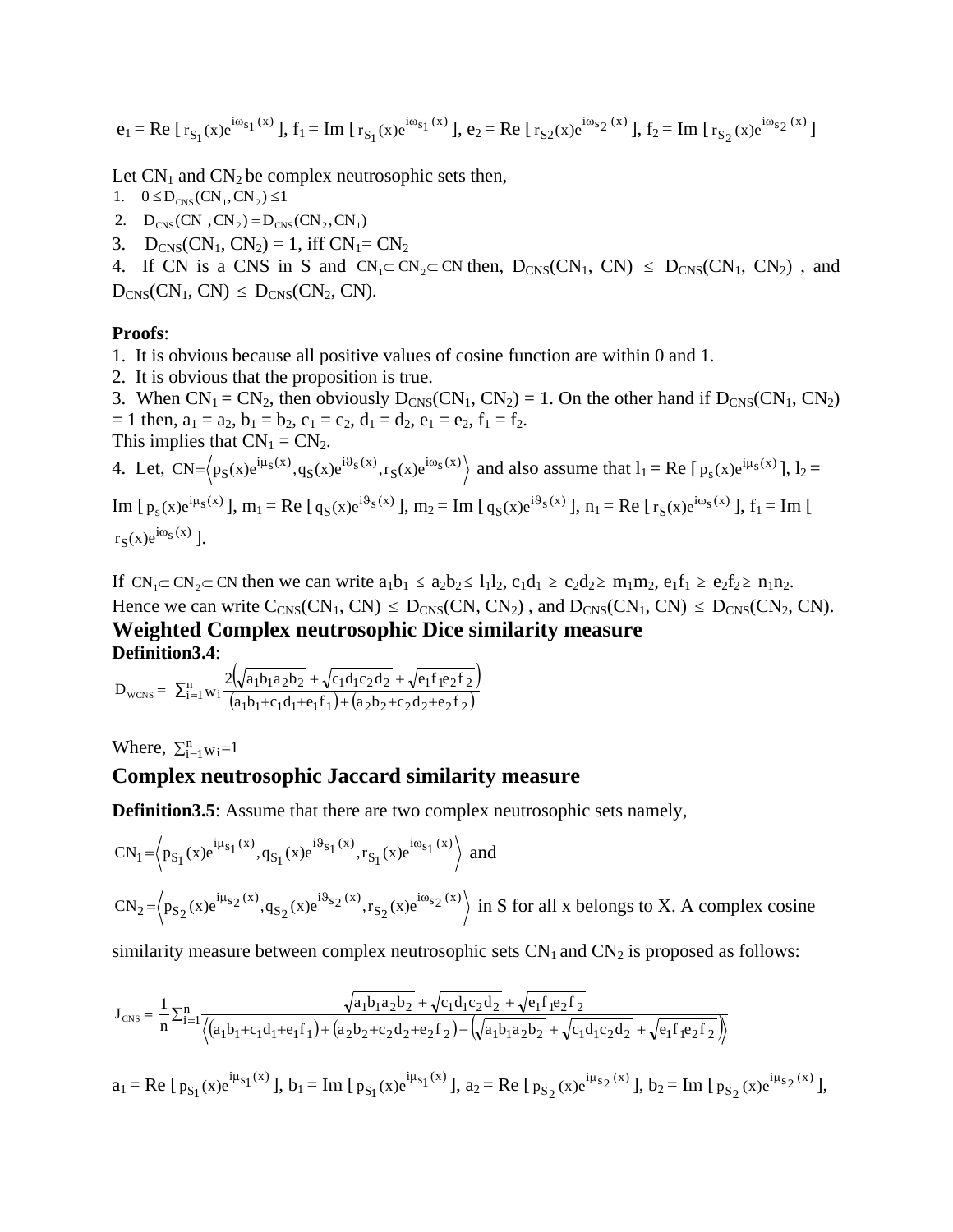$$
c_1=Re\;[\;q_{S_1}(x)e^{i\vartheta_{S_1}(x)}\;],\;d_1=Im\;[\;q_{S_1}(x)e^{i\vartheta_{S_1}(x)}\;],\;c_2=Re\;[\;q_{S_2}(x)e^{i\vartheta_{S_2}(x)}\;],\;d_2=Im\;[\;q_{S_2}(x)e^{i\vartheta_{S_2}(x)}\;],
$$

$$
e_1=Re\;[\;r_{S_1}(x)e^{i\omega_{S_1}(x)}\;],\;f_1=Im\;[\;r_{S_1}(x)e^{i\omega_{S_1}(x)}\;],\;e_2=Re\;[\;r_{S_2}(x)e^{i\omega_{S_2}(x)}\;],\;f_2=Im\;[\;r_{S_2}(x)e^{i\omega_{S_2}(x)}\;].
$$

Let  $CN_1$  and  $CN_2$  be complex neutrosophic sets then,

- 1.  $0 \le J_{CNS} (CN_1, CN_2) \le 1$
- 2.  $J_{CNS}(CN_1, CN_2) = J_{CNS}(CN_2, CN_1)$
- 3.  $C_{CNS}(CN_1, CN_2) = 1$ , iff  $CN_1 = CN_2$

4. If CN is a CNS in S and  $CN_1 \subset CN_2 \subset CN$  then,  $J_{CNS}(CN_1, CN) \le J_{CNS}(CN_1, CN_2)$ , and  $J_{CNS}(CN_1, CN) \le J_{CNS}(CN_2, CN).$ 

#### **Proofs**:

1. It is obvious because all positive values of cosine function are within 0 and 1.

2. It is obvious that the proposition is true.

3. When  $CN_1 = CN_2$ , then obviously  $J_{CNS}(CN_1, CN_2) = 1$ . On the other hand if  $J_{CNS}(CN_1, CN_2) =$ 1 then,  $a_1 = a_2$ ,  $b_1 = b_2$ ,  $c_1 = c_2$ ,  $d_1 = d_2$ ,  $e_1 = e_2$ ,  $f_1 = f_2$ . This implies that  $CN_1 = CN_2$ .

4. Let,  $CN = \langle p_S(x)e^{i\mu_S(x)}, q_S(x)e^{i\vartheta_S(x)}, r_S(x)e^{i\vartheta_S(x)} \rangle$  and also assume that  $l_1 = Re [p_S(x)e^{i\mu_S(x)}], l_2 =$ 

Im  $[p_s(x)e^{i\mu_s(x)}]$ ,  $m_1 = \text{Re} [q_s(x)e^{i\vartheta_s(x)}]$ ,  $m_2 = \text{Im} [q_s(x)e^{i\vartheta_s(x)}]$ ,  $n_1 = \text{Re} [r_s(x)e^{i\omega_s(x)}]$ ,  $f_1 = \text{Im} [q_s(x)e^{i\vartheta_s(x)}]$  $r_S(x)e^{i\omega_s(x)}$ ].

If  $CN_1 \subset CN_2 \subset CN$  then we can write  $a_1b_1 \le a_2b_2 \le l_1l_2$ ,  $c_1d_1 \ge c_2d_2 \ge m_1m_2$ ,  $e_1f_1 \ge e_2f_2 \ge n_1n_2$ . The cosine function is decreasing function within the interval  $[0, \pi/2]$ . Hence we can write  $J_{CNS}(CN_1, CN) \le J_{CNS}(CN, CN_2)$ , and  $J_{CNS}(CN_1, CN) \le J_{CNS}(CN_2, CN)$ .

**Weighted Complex neutrosophic Jaccard similarity measure Definition3.5**:

$$
J_{\text{WCNS}} = \sum_{i=1}^{n} w_i \frac{\sqrt{a_1 b_1 a_2 b_2} + \sqrt{c_1 d_1 c_2 d_2} + \sqrt{e_1 f_1 e_2 f_2}}{\left\langle (a_1 b_1 + c_1 d_1 + e_1 f_1) + (a_2 b_2 + c_2 d_2 + e_2 f_2) - (\sqrt{a_1 b_1 a_2 b_2} + \sqrt{c_1 d_1 c_2 d_2} + \sqrt{e_1 f_1 e_2 f_2}) \right\rangle}
$$

Where,  $\sum_{i=1}^{n} w_i = 1$ 

#### **4 Example on medical diagnosis**

We consider a medical diagnosis problem for illustration of the proposed approach. Medical diagnosis comprises of uncertainties and increased volume of information available to physicians from new medical technologies. So, all collected information may be in complex neutrosophic form. The three components of a complex neutrosophic set are the combinations of real-valued truth amplitude term in association with phase term, real-valued indeterminate amplitude term with phase term, and real-valued false amplitude term with phase term respectively. So, to deal more indeterminacy situations in medical diagnosis complex neutrosophic environment is more acceptable.

The process of classifying different set of symptoms under a single name of a disease is very difficult. In some practical situations, there exists possibility of each element within a periodic form of neutrosophic sets. So, medical diagnosis involves more indeterminacy. Complex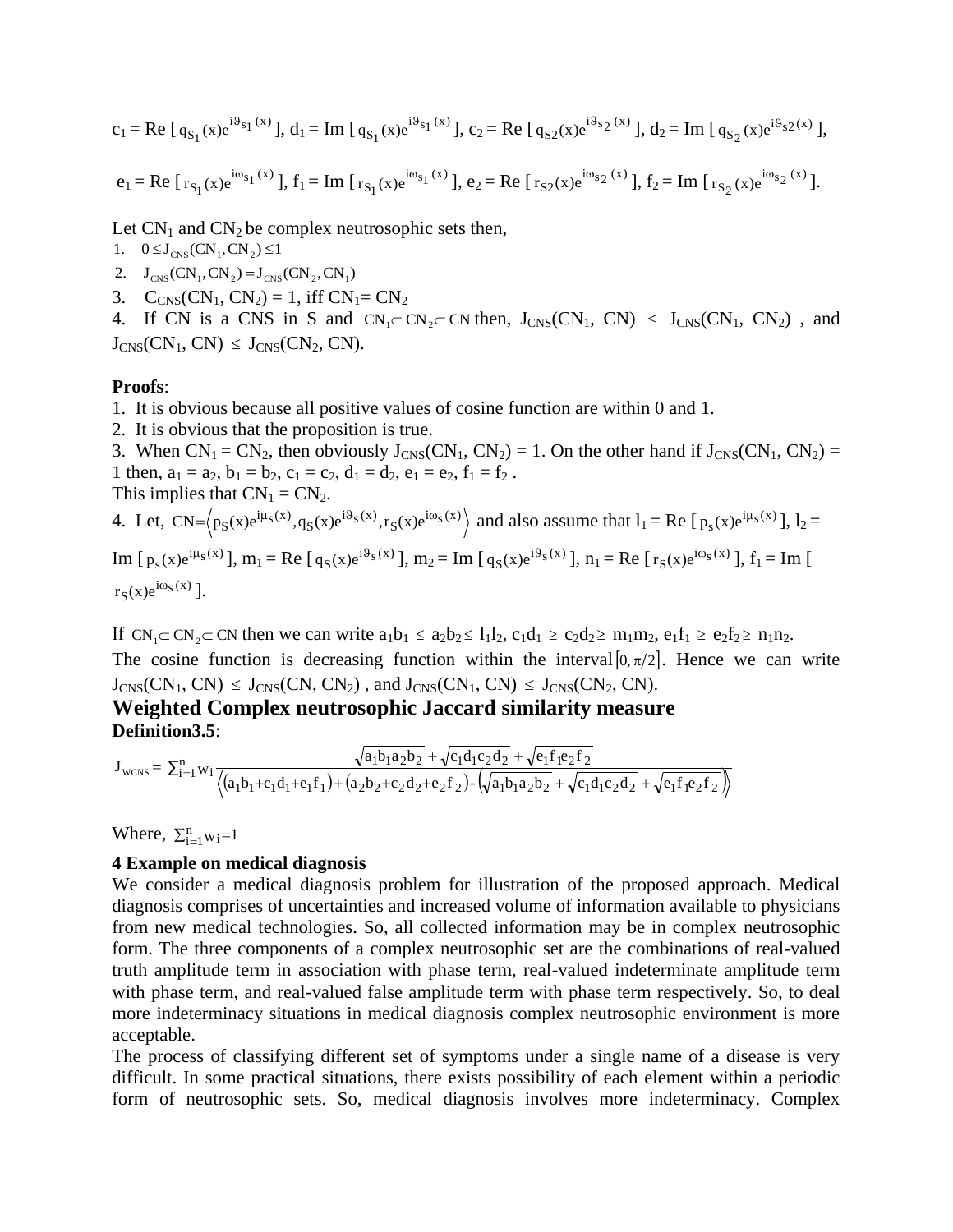neutrosophic sets handle this situation. Actually this approach is more flexible, dealing with more indeterminacy areas and easy to use. The proposed similarity measure among the patients versus symptoms and symptoms versus diseases will provide the proper medical diagnosis in complex neutrosophic environment.

The main feature of this proposed approach is that it considers complex truth membership, complex indeterminate and complex false membership of each element taking periodic form of neutrosophic sets.

Now, an example of a medical diagnosis is presented. Let  $P = \{P_1, P_2, P_3\}$  be a set of patients, D  $=\{Viral \; Fever, Malaria, Stomach problem, Chest problem\}$  be a set of diseases and S = {Temperature, Headache, Stomach pain, cough, Chest pain.} be a set of symptoms. Our investigation is to examine the patient and to determine the disease of the patient in complex neutrosophic environment.

**Table 1: (Relation-1) the relation between Patients and Symptoms in complex neutrosophic form**

| <b>Relation-1</b> | <b>Temperature</b>                                                                                                                                                                                                                     | Headache                                                       | Stomach pain                                                     | cough                                                                                                                                             | Chest pain                                                                                                             |
|-------------------|----------------------------------------------------------------------------------------------------------------------------------------------------------------------------------------------------------------------------------------|----------------------------------------------------------------|------------------------------------------------------------------|---------------------------------------------------------------------------------------------------------------------------------------------------|------------------------------------------------------------------------------------------------------------------------|
| $P_1$             | $(0.6e^{1.0i}, )$<br>$\begin{array}{c} 0.4\mathrm{e}^{1.2\mathrm{i}},\ \left\langle 0.2\mathrm{e}^{0.8\mathrm{i}} \right\rangle \end{array}$                                                                                           | $/0.4e^{1.2i}$ ,<br>$0.4e^{1.1i}$ ,<br>$0.3e^{0.7i}$           | $/0.3e^{1.0i}$ , $^{\prime}$<br>$0.4e^{1.0i}$ ,<br>$0.4e^{0.6i}$ | $/0.6e^{1.0i}$ ,<br>$0.5e^{1.2i}$ ,<br>$0.3e^{0.8i}$                                                                                              | $/0.4 e^{1.0i}$ ,<br>$\Big( 0.3e^{1.0i},$<br>$\setminus 0.2 e^{0.5i}$                                                  |
| P <sub>2</sub>    | $\begin{array}{c} \left. \left/ 0.7\, {\rm e}^{1.3{\rm i}} \right., \ \left. 0.4\, {\rm e}^{1.2{\rm i}} \right., \ \left. \left. \right. 0.5\, {\rm e}^{0.9{\rm i}} \left. \right/ \ \end{array} \right.$                              | $/0.4e^{1.5i}$ , $\langle$<br>$0.6e^{1.5i}$ ,<br>$0.3e^{0.5i}$ | $/0.5e^{1.4i}$ ,<br>$0.4 e^{1.2i},$<br>$0.4 e^{1.0i}$            | $/0.6e^{1.0i}$ ,<br>$\begin{pmatrix} 0.4 e^{1.0i}, \\ 0.4 e^{0.6i} \end{pmatrix}$                                                                 | $/0.3e^{1.5i}$ ,<br>$\begin{cases} 0.4\,\mathrm{e}^{1.0\mathrm{i}}\,,\ 0.5\,\mathrm{e}^{1.0\mathrm{i}}\,. \end{cases}$ |
| $P_3$             | $\begin{array}{c} \left. \left \langle 0.5\, {\rm e}^{0.6{\rm i}} \right. , \right. \ \left. 0.5\, {\rm e}^{1.2{\rm i}} \right. , \ \left. \left \langle 0.5\, {\rm e}^{0.9{\rm i}} \right. \right. \left. \left. \right. \end{array}$ | $(0.5e^{1.3i},$<br>$0.4e^{1.2i}$ ,<br>$0.4e^{0.4i}$            | $/0.4 e^{1.0i}$ ,<br>$0.4 e^{1.0i}$ ,<br>$0.2e^{0.6i}$           | $\begin{pmatrix} 0.4\,\mathrm{e}^{1.0\mathrm{i}}\,,\ 0.5\,\mathrm{e}^{1.1\mathrm{i}}\,,\ 0.2\,\mathrm{e}^{1.2\mathrm{i}}\,\,\,\,\, \end{pmatrix}$ | $\begin{pmatrix} 0.5 e^{1.2i}, \ 0.2 e^{1.2i}, \ 0.2 e^{1.4i} \end{pmatrix}$                                           |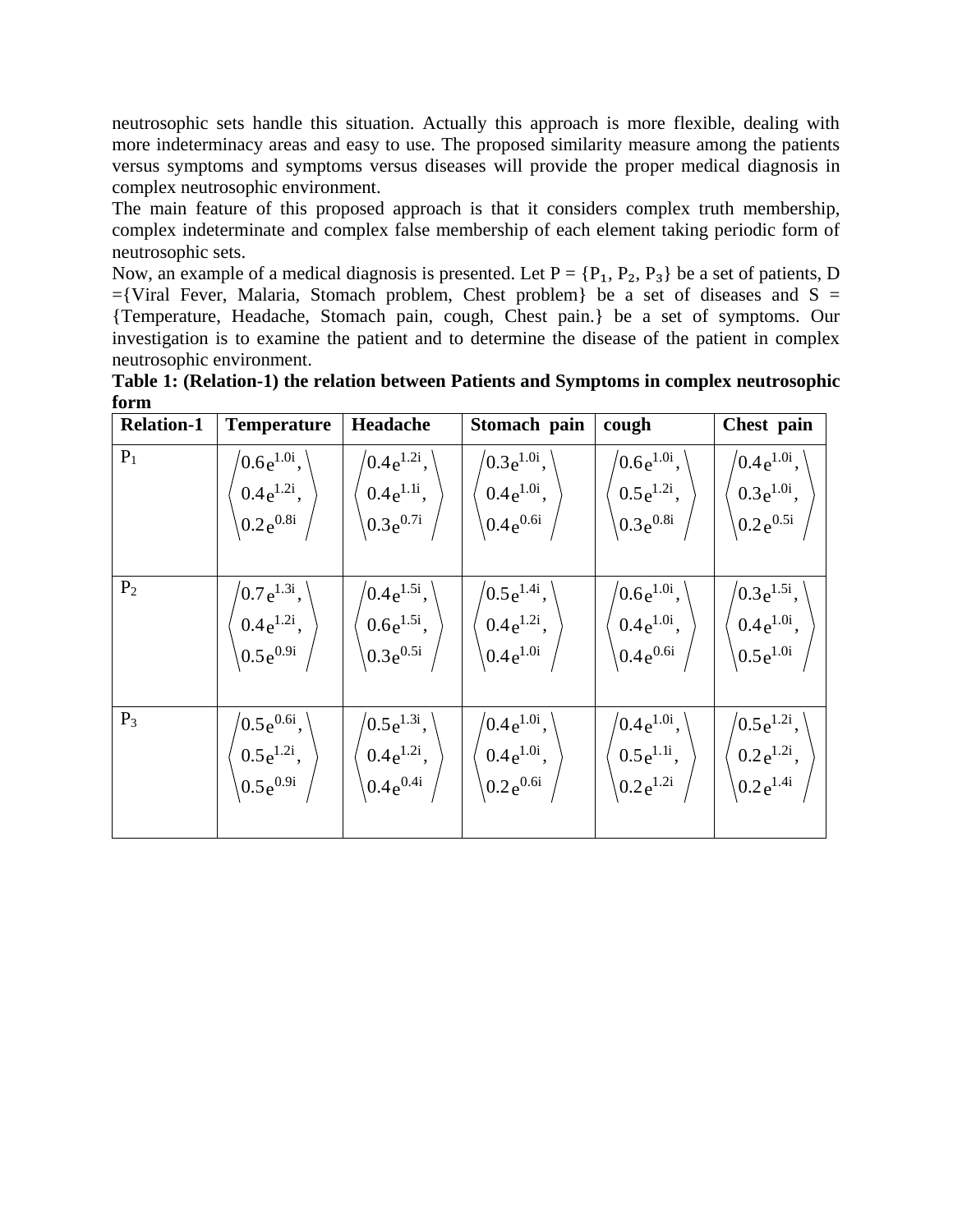| <b>Numeric</b>       | $(a_1, b_1),$                                                | $(a_1,b_1),$                            | $(a_1, b_1),$                                                | $(a_1, b_1),$                                                                                                                | $(a_1, b_1),$               |
|----------------------|--------------------------------------------------------------|-----------------------------------------|--------------------------------------------------------------|------------------------------------------------------------------------------------------------------------------------------|-----------------------------|
| values $\rightarrow$ | $(c_1,d_1),$                                                 | $(c_1,d_1),$                            | $(c_1,d_1),$                                                 | $(c_1,d_1),$                                                                                                                 | $(c_1,d_1),$                |
|                      | $(e_1, f_1)$                                                 | $(e_1, f_1)$                            | $(e_1, f_1)$                                                 | $(e_1, f_1)$                                                                                                                 | $(e_1, f_1)$                |
|                      |                                                              |                                         |                                                              |                                                                                                                              |                             |
|                      | $[a_1b_1, c_1d_1,$                                           | $[a_1b_1, c_1d_1,$                      | $[a_1b_1, c_1d_1,$                                           | $[a_1b_1, c_1d_1,$                                                                                                           | $[a_1b_1, c_1d_1,$          |
|                      |                                                              |                                         |                                                              |                                                                                                                              |                             |
|                      | $e_1f_1$                                                     | $e_1f_1$                                | $e_1f_1$                                                     | $e_1f_1$ ]                                                                                                                   | $e_1f_1$                    |
|                      |                                                              |                                         |                                                              |                                                                                                                              |                             |
|                      | $[(a_1b_1)^{0.5},$<br>$(c_1d_1)^{0.5},$<br>$(e_1f_1)^{0.5}]$ | $[(a_1b_1)^{0.5},$<br>$(c_1d_1)^{0.5},$ | $[(a_1b_1)^{0.5},$<br>$(c_1d_1)^{0.5},$<br>$(e_1f_1)^{0.5}]$ | $[(a_1b_1)^{0.5},$<br>(c <sub>1</sub> d <sub>1</sub> ) <sup>0.5</sup> ,<br>(e <sub>1</sub> f <sub>1</sub> ) <sup>0.5</sup> ] | $[(a_1b_1)^{0.5}]$          |
| <b>Alternatives</b>  |                                                              |                                         |                                                              |                                                                                                                              | $(c_1d_1)^{0.5}$ ,          |
| $\downarrow$         |                                                              | $(e_1f_1)^{0.5}$                        |                                                              |                                                                                                                              | $(e_1f_1)^{0.5}$            |
|                      |                                                              |                                         |                                                              |                                                                                                                              |                             |
| $P_1$                | (0.324, 0.505),                                              | (0.362, 0.932),                         | (0.162, 0.252),                                              | (0.324, 0.504),                                                                                                              | (0.182, 0.356),             |
|                      | (0.145, 0.373),                                              | (0.454, 0.891),                         | (0.216, 0.336),                                              | (0.181, 0.280),                                                                                                              | (0.162, 0.252),             |
|                      | (0.139, 0.143)                                               | (0.765, 0.644)                          | (0.330, 0.226)                                               | (0.209, 0.215)                                                                                                               | (0.175, 0.096)              |
|                      | [0.164, 0.054,                                               | [0.337, 0.406,                          | [0.041, 0.073,                                               | [0.163, 0.051,                                                                                                               | [0.065, 0.041,              |
|                      | $0.020$ ]                                                    | 0.493]                                  | $0.075$ ]                                                    | $0.045$ ]                                                                                                                    | $0.016$ ]                   |
|                      |                                                              |                                         |                                                              |                                                                                                                              |                             |
|                      | [0.405, 0.232,<br>0.141]                                     | [0.581, 0.637,<br>$0.702$ ]             | [0.202, 0.270,<br>0.274]                                     | [0.404, 0.226,<br>$0.212$ ]                                                                                                  | [0.255, 0.202,<br>$0.126$ ] |
|                      |                                                              |                                         |                                                              |                                                                                                                              |                             |
| P <sub>2</sub>       | (0.187, 0.675),                                              | (0.028, 0.399),                         | (0.085, 0.493),                                              | (0.324, 0.505),                                                                                                              | (0.021, 0.299),             |
|                      | (0.145, 0.373),                                              | (0.043, 0.598),                         | (0.145, 0.373),                                              | (0.216, 0.336),                                                                                                              | (0.216, 0.336),             |
|                      | (0.311, 0.392)                                               | (0.263, 0.144)                          | (0.216, 0.336)                                               | (0.330, 0.226)                                                                                                               | (0.270, 0.421)              |
|                      | [0.126, 0.054,                                               | [0.011, 0.026,                          | [0.042, 0.054,                                               | [0.164, 0.073,                                                                                                               | [0.006, 0.073,              |
|                      | 0.121]                                                       | 0.157]                                  | 0.073]                                                       | $0.075$ ]                                                                                                                    | $0.113$ ]                   |
|                      | [0.355, 0.232,                                               | [0.105, 0.161,                          | [0.205, 0.232,                                               | [0.405, 0.270,                                                                                                               | [0.077, 0.270,              |
|                      | 0.348]                                                       | $0.396$ ]                               | $0.271$ ]                                                    | 0.274]                                                                                                                       | $0.336$ ]                   |
| $P_3$                | (0.413, 0.283),                                              | (0.134, 0.482),                         | (0.216, 0.336),                                              | (0.216, 0.336),                                                                                                              | (0.181, 0.466),             |
|                      | (0.181, 0.466),                                              | (0.145, 0.373),                         | (0.216, 0.336),                                              | (0.216, 0.336),                                                                                                              | (0.072, 0.086),             |
|                      | (0.311, 0.392)                                               | (0.368, 0.156)                          | (0.165, 0.113)                                               | (0.216, 0.336)                                                                                                               | (0.034, 0.197)              |
|                      |                                                              |                                         |                                                              |                                                                                                                              |                             |
|                      | [0.117, 0.084,                                               | [0.065, 0.054,                          | [0.073, 0.073,                                               | [0.073, 0.073,                                                                                                               | [0.084, 0.006,              |
|                      | 0.122]                                                       | $0.057$ ]                               | $0.019$ ]                                                    | $0.073$ ]                                                                                                                    | $0.007$ ]                   |
|                      |                                                              |                                         |                                                              |                                                                                                                              |                             |
|                      | [0.342, 0.290,                                               | [0.255, 0.232,                          | [0.270, 0.270,                                               | [0.270, 0.270,                                                                                                               | [0.290, 0.077,              |
|                      | 0.349]                                                       | 0.239]                                  | $0.138$ ]                                                    | 0.270]                                                                                                                       | 0.084]                      |
|                      |                                                              |                                         |                                                              |                                                                                                                              |                             |

**Table 2: Numeric values of**  $a_1$ **,**  $b_1$ **,**  $c_1$ **,**  $d_1$ **,**  $e_1$ **, and**  $f_1$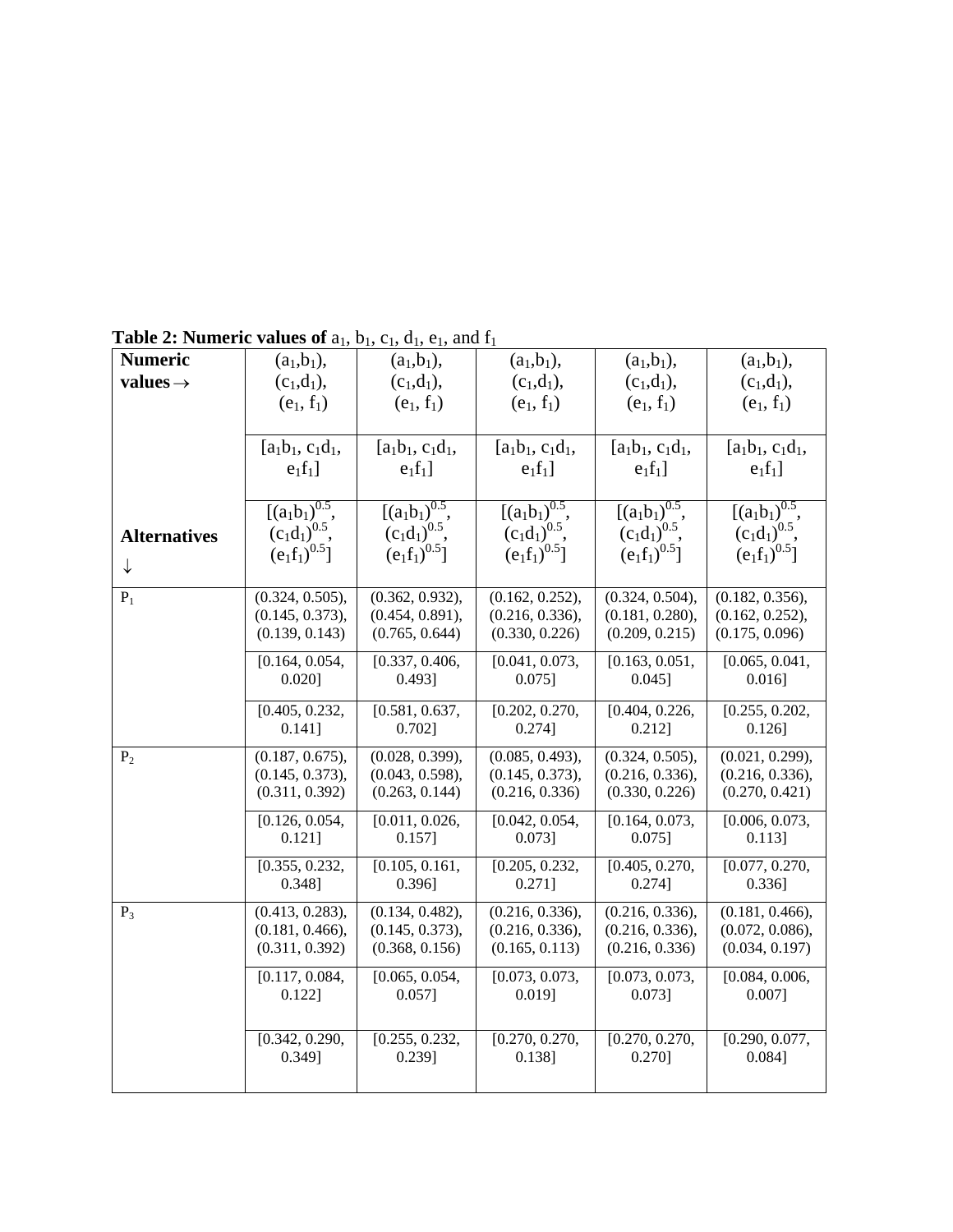| <b>Relation-2</b>      | <b>Viral Fever</b>                                  | <b>Malaria</b>                                             | <b>Stomach problem</b>                                 | <b>Chest problem</b>                                |
|------------------------|-----------------------------------------------------|------------------------------------------------------------|--------------------------------------------------------|-----------------------------------------------------|
| <b>Temperature</b>     | $(0.4e^{1.2i},$                                     | $\sqrt{0.6e^{1.3i}}$ ,                                     | $/0.5e^{1.4i}$ ,                                       | $\sqrt{0.6e^{1.5i}}$ ,                              |
|                        | $0.4e^{1.4i}$ ,                                     | $0.4e^{1.4i}$ ,                                            | $0.5e^{1.5i}$ ,                                        | $0.4e^{0.6i}$ ,                                     |
|                        | $0.3e^{0.6i}$                                       | $0.2e^{1.5i}$                                              | $0.2e^{0.6i}$                                          | $0.5e^{0.7i}$                                       |
| Headache               | $\sqrt{0.5e^{0.6i}}$ ,                              | $\sqrt{0.4e^{0.7i}}$ ,                                     | $/0.5e^{0.8i}$ ,                                       | $\sqrt{0.5e^{0.9i}},$                               |
|                        | $0.4e^{0.7i}$ ,                                     | $0.4e^{0.8i}$ ,                                            | $0.4e^{0.9i}$ ,                                        | $0.4e^{1.0i}$ ,                                     |
|                        | $0.2e^{0.8i}$                                       | $0.3e^{0.9i}$                                              | $0.2e^{1.0i}$                                          | $0.5e^{0.8i}$                                       |
| <b>Stomach</b><br>pain | $0.4e^{1.0i}$ ,<br>$0.4e^{1.1i}$ ,<br>$0.4e^{1.2i}$ | $\sqrt{0.5e^{1.1i}}$ ,<br>$0.2e^{1.2i}$ ,<br>$0.2e^{1.3i}$ | $/0.4e^{1.2i}$ ,<br>$0.4e^{1.3i}$ ,<br>$(0.5e^{1.4i})$ | $(0.4e^{1.3i},$<br>$0.4e^{1.4i}$ ,<br>$0.3e^{1.5i}$ |
| Cough                  | $\sqrt{0.3e^{1.4i}}$ ,                              | $\sqrt{0.4e^{1.5i}}$ ,                                     | $/0.5e^{0.6i}$ ,                                       | $\sqrt{0.3e^{0.7i}}$ ,                              |
|                        | $0.4e^{1.5i}$ ,                                     | $0.5e^{0.6i}$ ,                                            | $0.4e^{0.7i}$ ,                                        | $0.4e^{0.8i}$ ,                                     |
|                        | $0.5e^{0.6i}$                                       | $0.3e^{0.7i}$                                              | $0.3e^{0.8i}$                                          | $0.4e^{0.9i}$                                       |
| Chest pain             | $0.4e^{0.8i}$ ,                                     | $10.6e^{1.0i}$ ,                                           | $/0.4e^{1.2i}$ ,                                       | $\sqrt{0.4e^{1.4i}}$ ,                              |
|                        | $0.4e^{0.9i}$ ,                                     | $0.4e^{1.2i}$ ,                                            | $0.4e^{1.4i}$ ,                                        | $0.3e^{0.6i}$ ,                                     |
|                        | $0.5e^{1.0i}$                                       | $0.3e^{1.4i}$                                              | $0.5e^{0.6i}$                                          | $(0.2e^{0.8i})$                                     |

**Table 3: (Relation-2) The relation among Symptoms and Diseases**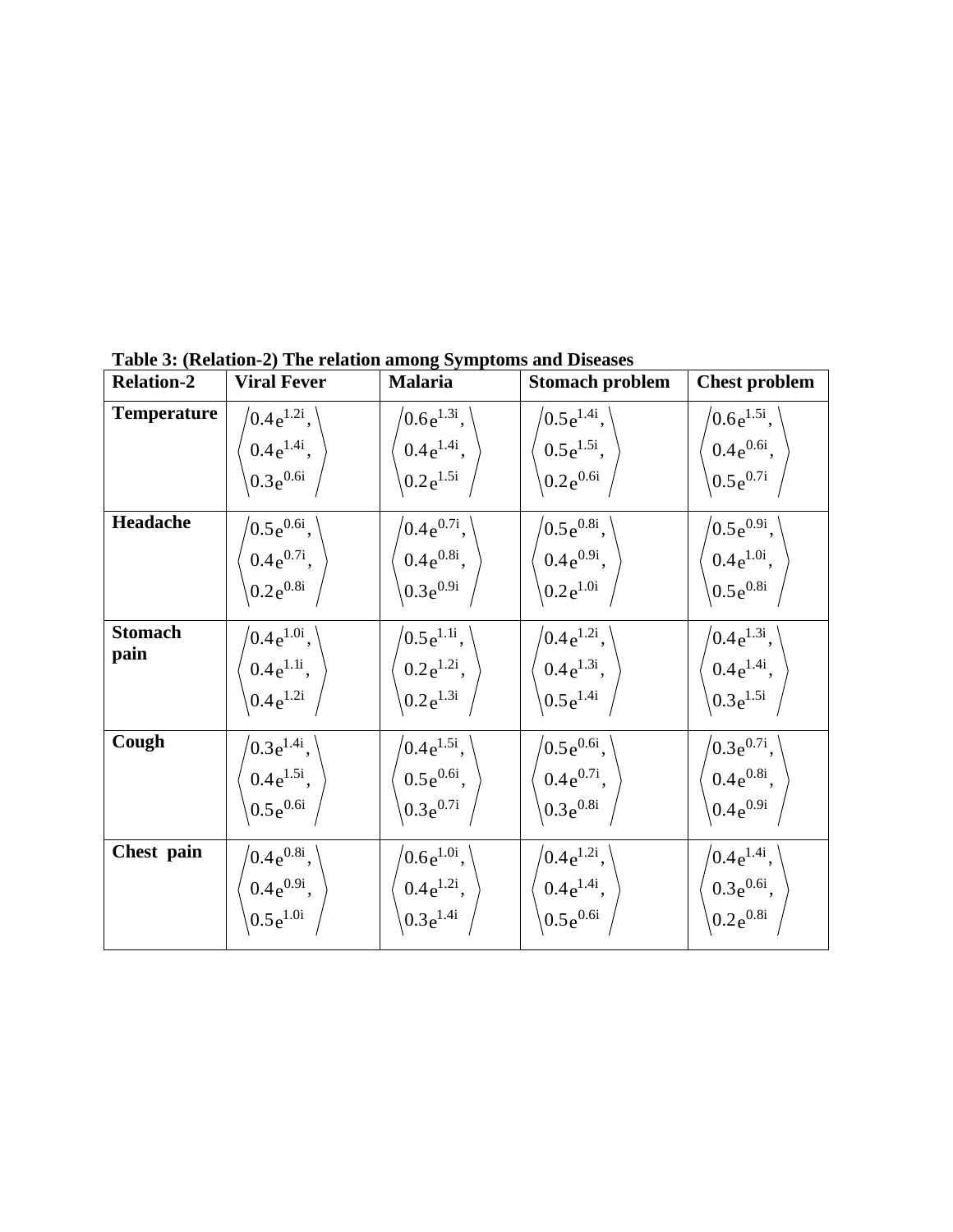|                      | rabic $\pi$ , (relation 2) indirective values of $\alpha_2, \sigma_2$ , |                                        | $v_2$ , $u_2$ , $v_2$ , and $v_2$                               |                                                                          |
|----------------------|-------------------------------------------------------------------------|----------------------------------------|-----------------------------------------------------------------|--------------------------------------------------------------------------|
| <b>Numeric</b>       | $(a_2, b_2),$                                                           | $(a_2, b_2),$                          | $(a_2,b_2), (c_2,$                                              | $(a_2,b_2), (c_2,$                                                       |
| values $\rightarrow$ | $(c_2, d_2),$                                                           | $(c_2, d_2),$                          | $d_2$ ),                                                        | $d_2$ ),                                                                 |
|                      | $(e_2, f_2)$                                                            | $(e_2, f_2)$                           | $(e_2, f_2)$                                                    | $(e_2, f_2)$                                                             |
|                      |                                                                         |                                        |                                                                 |                                                                          |
|                      | $[a_2b_2, c_2d_2,$                                                      | $[a_2b_2, c_2d_2,$                     | $[a_2b_2, c_2d_2,$                                              | $[a_2b_2, c_2d_2,$                                                       |
|                      | $e_2f_2$                                                                | $e_2f_2$                               | $e_2f_2$                                                        | $e_2f_2$                                                                 |
|                      |                                                                         |                                        |                                                                 |                                                                          |
|                      | $[(a_2b_2)^{0.5}, (c_2d_2)^{0.5}, (e_2f_2)^{0.5}]$                      | $[(a_2b_2)^{0.5}]$                     | $\frac{[(a_2b_2)^{0.5}]}{(c_2d_2)^{0.5}}$ ,<br>$(e_2f_2)^{0.5}$ | $\frac{\left[ (a_2b_2)^{0.5} , (c_2d_2)^{0.5} , (e_2f_2)^{0.5} \right]}$ |
|                      |                                                                         | $(c_2d_2)^{0.5}$ ,<br>$(c_2d_2)^{0.5}$ |                                                                 |                                                                          |
| <b>Symtoms</b>       |                                                                         |                                        |                                                                 |                                                                          |
|                      |                                                                         |                                        |                                                                 |                                                                          |
| ↓                    |                                                                         |                                        |                                                                 |                                                                          |
| <b>Temperature</b>   | (0.145, 0.373),                                                         | (0.160, 0.578),                        | (0.085, 0.493),                                                 | (0.042, 0.598),                                                          |
|                      | (0.068, 0.394),                                                         | (0.068, 0.394),                        | (0.036, 0.498),                                                 | (0.330, 0.226),                                                          |
|                      | (0.248, 0.170)                                                          | (0.014, 0.199)                         | (0.165, 0.113)                                                  | (0.383, 0.322)                                                           |
|                      | [0.054, 0.026,                                                          | [0.092, 0.026,                         | [0.042, 0.018,                                                  | [0.025, 0.075,                                                           |
|                      | 0.042]                                                                  | $0.003$ ]                              | $0.019$ ]                                                       | $0.123$ ]                                                                |
|                      | [0.232, 0.161,                                                          | [0.303, 0.161,                         | [0.205, 0.134,                                                  | [0.158, 0.274,                                                           |
|                      | $0.205$ ]                                                               | $0.055$ ]                              | 0.138]                                                          | 0.351]                                                                   |
| Headache             | (0.413, 0.283),                                                         | (0.306, 0.258),                        | (0.349, 0.358),                                                 | (0.311, 0.392),                                                          |
|                      | (0.306, 0.258),                                                         | (0.280, 0.283),                        | (0.249, 0.313),                                                 | (0.216, 0.336),                                                          |
|                      | (0.139, 0.143)                                                          | (0.188, 0.235)                         | (0.108, 0.168)                                                  | (0.349, 0.359)                                                           |
|                      | [0.119, 0.079,                                                          | [0.079, 0.079,                         | [0.125, 0.078,                                                  | [0.122, 0.073,                                                           |
|                      | 0.020]                                                                  | 0.044]                                 | $0.018$ ]                                                       | $0.125$ ]                                                                |
|                      | [0.345, 0.281,                                                          | [0.281, 0.281,                         | [0.354, 0.279,                                                  | $\overline{[0.349, 0.270]}$                                              |
|                      | 0.141]                                                                  | $0.210$ ]                              | 0.134]                                                          | 0.354]                                                                   |
| <b>Stomach</b>       | (0.540, 0.336),                                                         | (0.227, 0.451),                        | (0.145, 0.373),                                                 | (0.106, 0.385),                                                          |
| pain                 | (0.182, 0.356),                                                         | (0.072, 0.186),                        | (0.106, 0.385),                                                 | (0.068, 0.394),                                                          |
|                      | (0.145, 0.373)                                                          | (0.053, 0.193)                         | (0.085, 0.493)                                                  | (0.021, 0.299)                                                           |
|                      | [0.181, 0.061,                                                          | [0.102, 0.013,                         | [0.054, 0.041,                                                  | [0.041, 0.027,                                                           |
|                      | $0.054$ ]                                                               | $0.010$ ]                              | $0.042$ ]                                                       | $0.006$ ]                                                                |
|                      | [0.425, 0.247,                                                          | [0.319, 0.114,                         | [0.232, 0.202,                                                  | [0.202, 0.164,                                                           |
|                      | 0.232]                                                                  | 0.100]                                 | $0.205$ ]                                                       | $0.077$ ]                                                                |
|                      |                                                                         |                                        |                                                                 |                                                                          |

**Table 4: (Relation-2) Numeric values of**  $a_2$ ,  $b_2$ ,  $c_2$ ,  $d_2$ ,  $e_2$ , and  $f_2$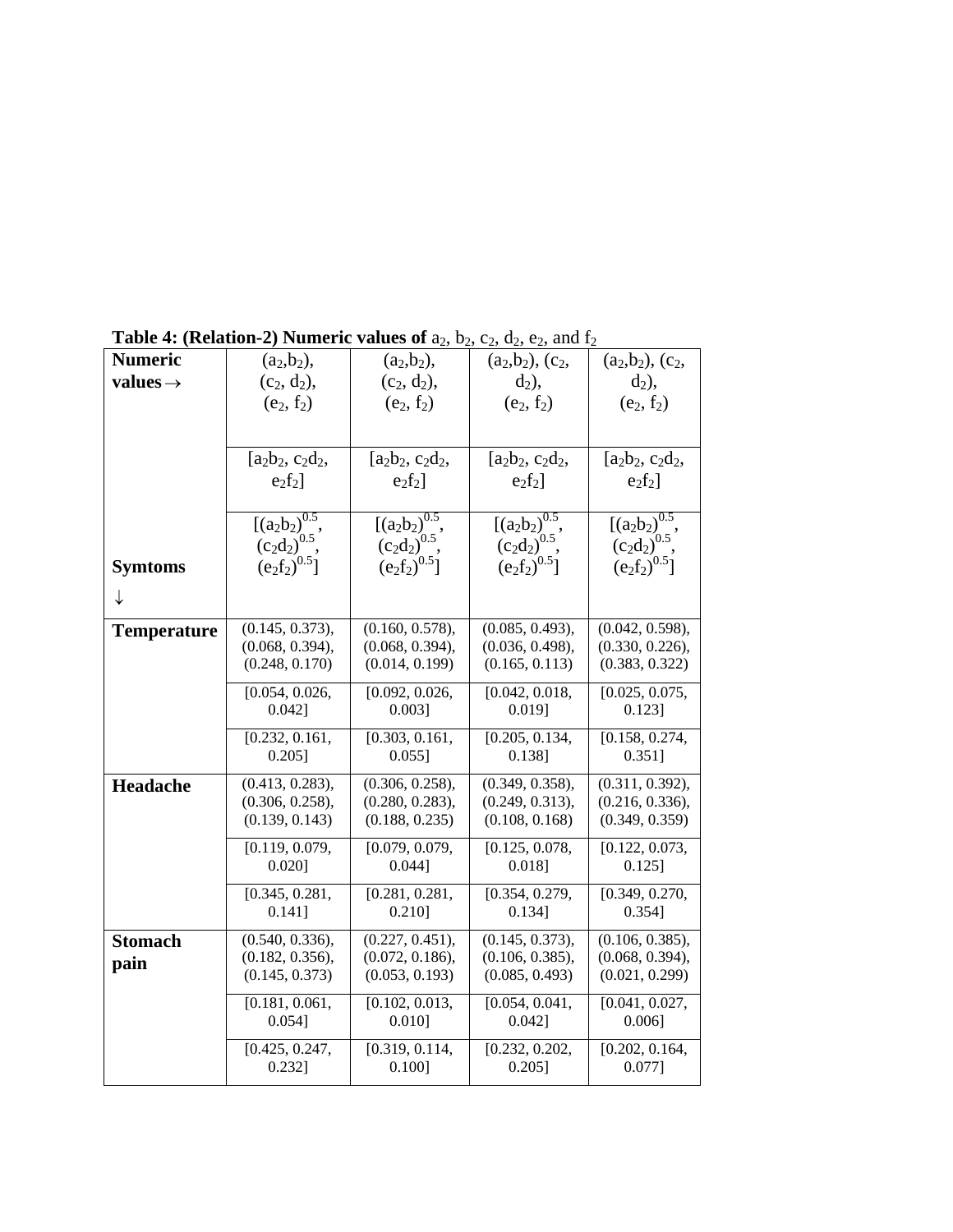| Cough      | $(0.051, 0.296)$ , | (0.028, 0.398),    | $(0.413, 0.283)$ , | $(0.230, 0.193)$ , |
|------------|--------------------|--------------------|--------------------|--------------------|
|            | (0.028, 0.399),    | (0.413, 0.283),    | $(0.306, 0.258)$ , | (0.279, 0.287),    |
|            | (0.413, 0.283)     | (0.230, 0.193)     | (0.209, 0.215)     | (0.249, 0.313)     |
|            |                    |                    |                    |                    |
|            | [0.015, 0.011,     | [0.011, 0.117,     | [0.117, 0.079,     | [0.044, 0.080,     |
|            | 0.117]             | $0.044$ ]          | $0.045$ ]          | 0.0781             |
|            | [0.122, 0.105,     | [0.105, 0.342,     | [0.342, 0.281,     | [0.210, 0.283,     |
|            | 0.3421             | 0.210              | 0.2121             | 0.2791             |
| Chest pain | $(0.279, 0.287)$ , | $(0.194, 0.505)$ , | $(0.149, 0.373)$ , | $(0.068, 0.394)$ , |
|            | (0.249, 0.313),    | (0.149, 0.373),    | $(0.068, 0.394)$ , | (0.248, 0.170),    |
|            | (0.270, 0.421)     | (0.051, 0.296)     | (0.413, 0.283)     | (0.139, 0.143)     |
|            | [0.080, 0.078]     | [0.098, 0.056]     | [0.056, 0.027,     | [0.027, 0.042,     |
|            | 0.1141             | 0.015              | 0.117              | 0.0201             |
|            | [0.283, 0.279,     | [0.313, 0.236,     | [0.236, 0.164,     | [0.164, 0.205,     |
|            | 0.338]             | 0.1221             | 0.342]             | 0.141]             |

| Table 5: The Complex cosine neutrosophic Measure between Relation-1 and Relation-2 |
|------------------------------------------------------------------------------------|
|------------------------------------------------------------------------------------|

| <b>Complex</b><br>neutrosophic<br>cosine similarity<br>measure | <b>Viral Fever</b> | <b>Malaria</b> | <b>Stomach</b><br>problem | <b>Chest</b><br>problem |
|----------------------------------------------------------------|--------------------|----------------|---------------------------|-------------------------|
| $P_1$                                                          | 0.9303             | 0.9272         | 0.8662                    | 0.8442                  |
| P <sub>2</sub>                                                 | 0.8581             | 0.7512         | 0.8148                    | 0.8681                  |
| $P_3$                                                          | 0.9267             | 0.8602         | 0.8409                    | 0.7864                  |

**Table 6: The Complex Dice neutrosophic Measure between Relation-1 and Relation-2**

| <b>Complex</b><br>neutrosophic<br>similarity<br><b>Dice</b><br>measure | <b>Viral Fever</b> | <b>Malaria</b> | <b>Stomach</b><br>problem | <b>Chest</b><br>problem |
|------------------------------------------------------------------------|--------------------|----------------|---------------------------|-------------------------|
| $P_1$                                                                  | 0.8623             | 0.8281         | 0.8596                    | 0.8451                  |
| P <sub>2</sub>                                                         | 0.8024             | 0.7320         | 0.7935                    | 0.8307                  |
| $P_3$                                                                  | 0.9005             | 0.8473         | 0.8187                    | 0.7672                  |

**Table 7: The Complex Jaccard neutrosophic Measure between Relation-1 and Relation-2**

| <b>Complex</b><br>neutrosophic<br><b>Jaccard</b><br>similarity<br>measure | <b>Viral Fever</b> | <b>Malaria</b> | <b>Stomach</b><br>problem | <b>Chest</b><br>problem |
|---------------------------------------------------------------------------|--------------------|----------------|---------------------------|-------------------------|
| $P_1$                                                                     | 0.8595             | 0.8114         | 0.8498                    | 0.8443                  |
| $P_2$                                                                     | 0.8201             | 0.8019         | 0.7911                    | 0.8502                  |
| $P_3$                                                                     | 0.8708             | 0.8147         | 0.8469                    | 0.7425                  |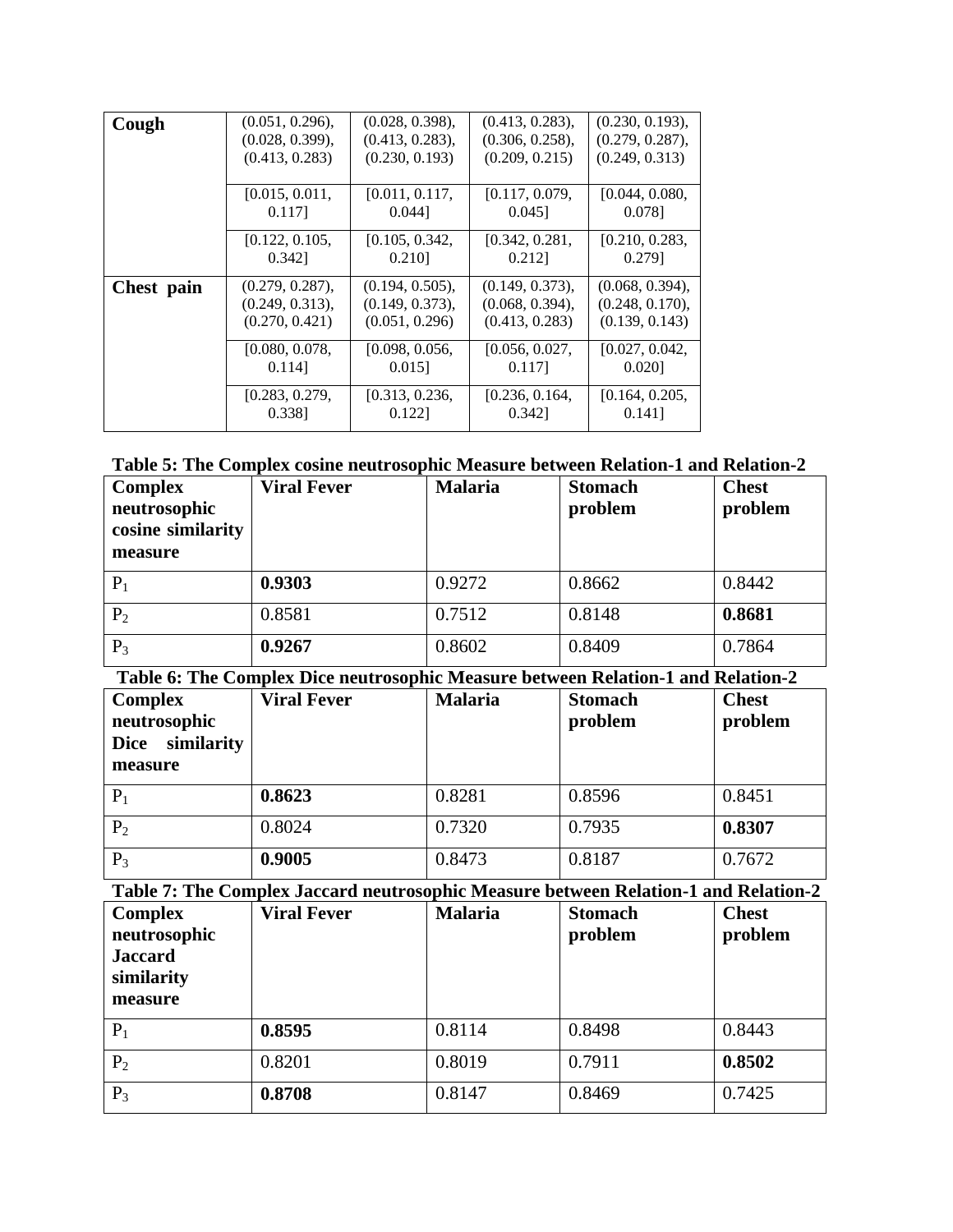The highest correlation measure (see the Table 5, 6, 7) reflects the proper medical diagnosis. Therefore, all three patient  $P_1$  and  $P_3$  suffer from viral fever and patient  $P_2$  suffers from chest problem.

### **Conclusion**

In this paper, we have proposed three similarity measures namely, cosine, Dice and Jaccard based on complex neutrosophic set. We have also proved some of their basic properties. We have presented their applications in a medical diagnosis problem. The concept presented in this paper can be applied various multiple attribute decision making problems in complex neutrosophic environment.

## **References**

- [1] L. A. Zadeh, 1965. Fuzzy sets. Information and Control, 8, 338-353.
- [2] K. Atanassov, 1986. Intuitionistic fuzzy sets. Fuzzy Sets and Systems, 20, 87-96.
- [3] F. Smarandache, 1998. A unifying field in logics: neutrosophic logic. Neutrosophy, neutrosophic set, neutrosophic probability, and neutrosophic statistics. Rehoboth: American Research Press.
- [4] H. Wang, F. Smarandache, Y. Q. Zhang, and R. Sunderraman. 2010. Single valued neutrosophic, sets. Multispace and Multistructure, 4, 410–413.
- [5] S. Broumi, and F. Smarandache, 2014. Neutrosophic refined similarity measure based on cosine function. Neutrosophic Sets and Systems, 6, 43-49.
- [6] Y. Guo, and H. D. Cheng, 2009. New neutrosophic approach to image segmentation. Pattern Recognition, 42, 587–595.
- [7] J. Ye, and Q. Zhang, 2014. Single valued neutrosophic similarity measures for multiple attribute decision-making Neutrosophic Sets and System, 2, 48-54.
- [8] J. Ye, 2014. Clustering methods using distance-based similarity measures of singlevalued neutrosophic sets. Journal of Intelligent Systems, 23(4): 379–389.
- [9] P. Majumdar, S. K. Samanta, 2014. On similarity and entropy of neutrosophic sets. Journal of Intelligent and Fuzzy Systems, 26, 1245–1252.
- [10] J. Ye, 2014. Vector similarity measures of simplified neutrosophic sets and their application in multicriteria decision making. International Journal of Fuzzy Systems, 16(2), 204-215.
- [11] J .Ye, 2014. Improved cosine similarity measures of simplified neutrosophic sets for medical diagnoses, Artificial Intelligence in Medicine, doi:10.1016/j.artmed.2014.12.007, 2014.
- [12] J. Ye., 2014. Multiple attribute group decision-making method with completely unknown weights based on similarity measures under single valued neutrosophic environment. Journal of Intelligent and Fuzzy Systems, (2014), doi: 10.3233/IFS-141252.